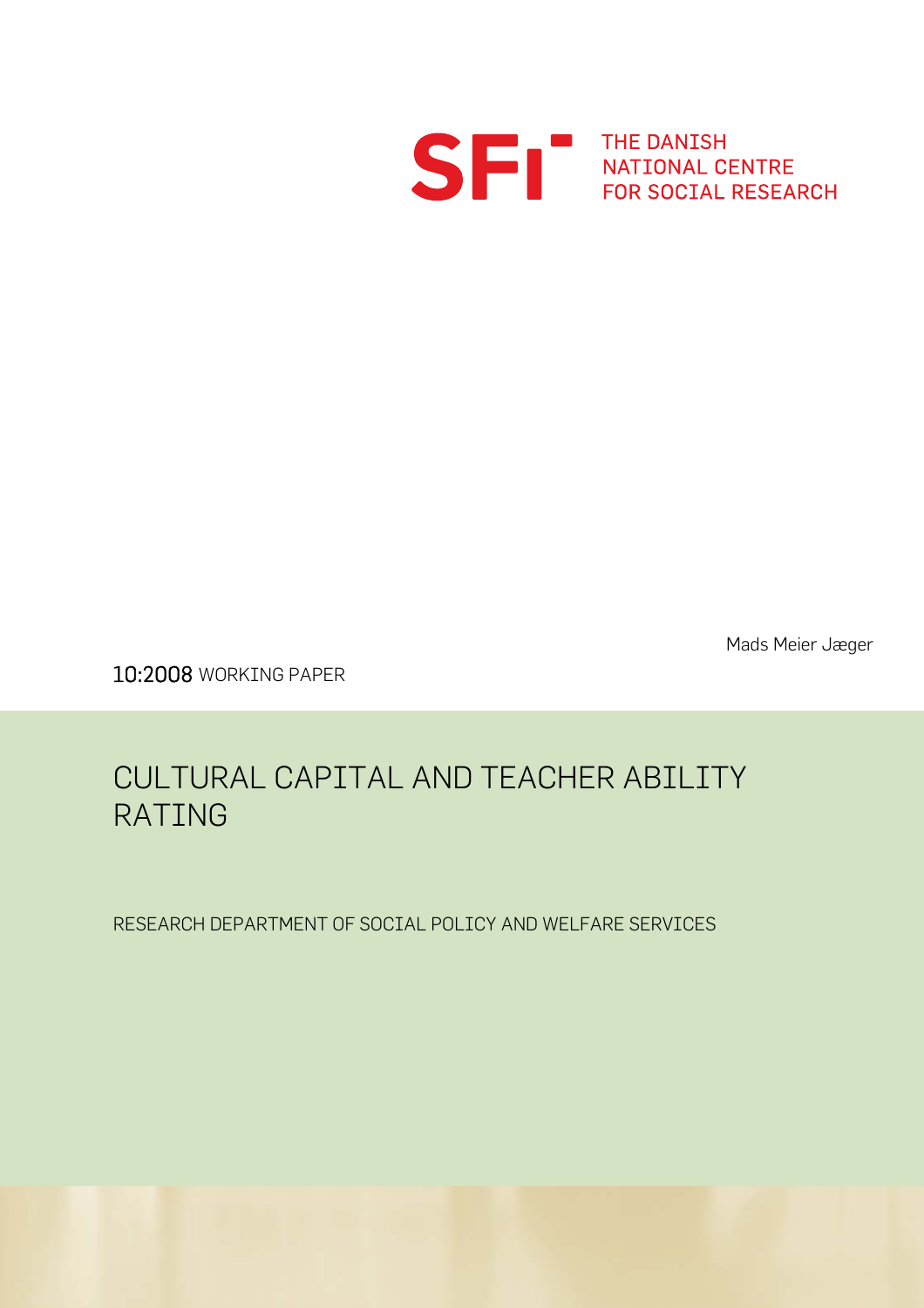# Cultural Capital and Teacher Ability Rating

Mads Meier Jæger

Social Policy and Welfare Services Working Paper 10:2008

The Working Paper Series of The Danish National Centre for Social Research contain interim results of research and preparatory studies. The Working Paper Series provide a basis for professional discussion as part of the research process. Readers should note that results and interpretations in the final report or article may differ from the present Working Paper. All rights reserved. Short sections of text, not to exceed two paragraphs, may be quoted without explicit permission provided that full credit, including ©-notice, is given to the source.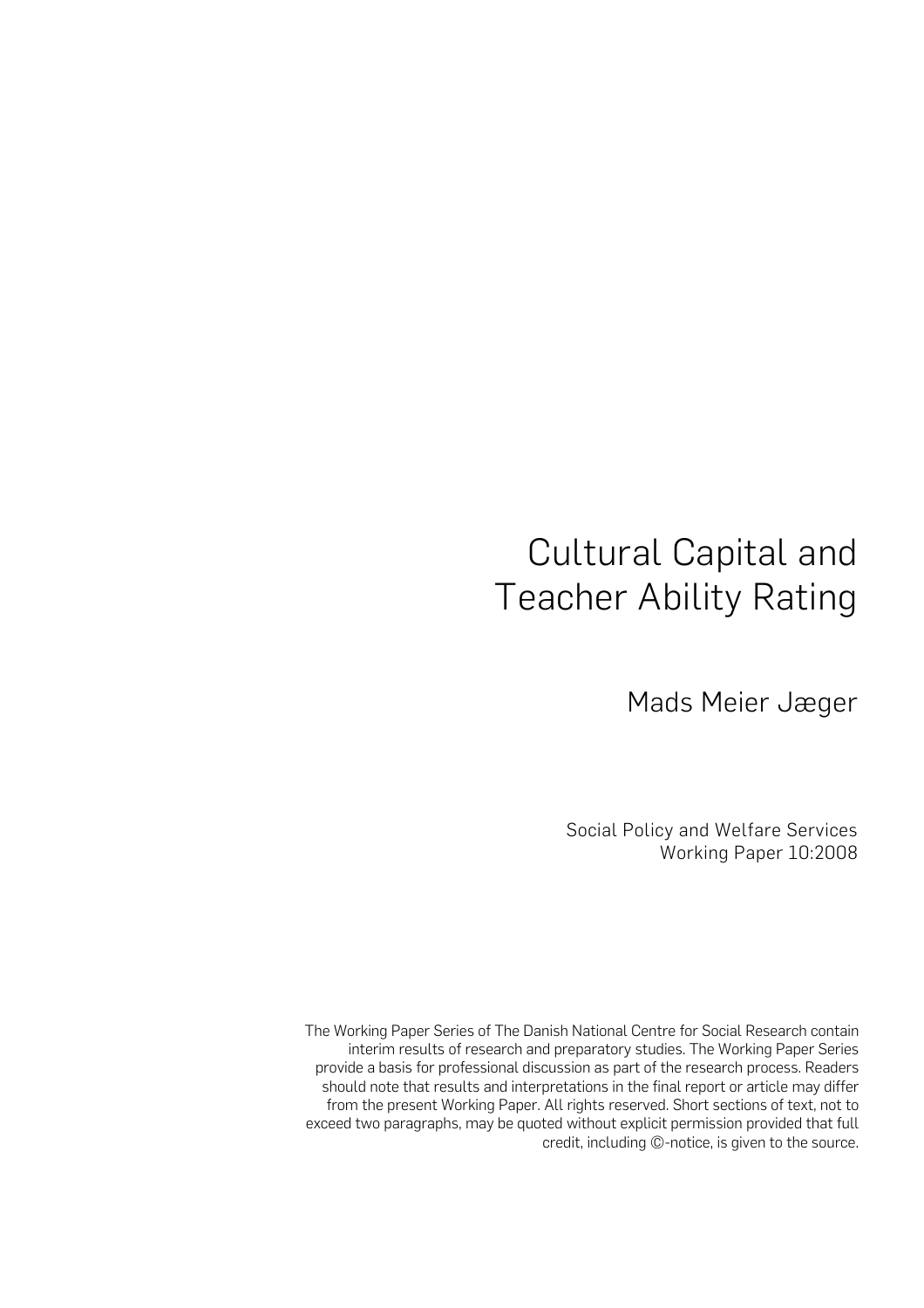# **Cultural capital and teacher ability rating**

Mads Meier Jæger\*

# **10 July 2008**

#### Abstract:

This paper studies the effect of cultural capital on teachers' ratings of children's oral and math ability. Cultural reproduction theory hypothesises that, holding everything else constant, children who possess cultural capital are more likely to be perceived by teachers as gifted than children who do not possess cultural capital. This paper uses extremely rich longitudinal data that provides a better basis than previous studies for holding 'everything else' constant. In addition to children and parents' cultural capital, I control for children's actual academic ability, physical appearance, health impairments, social behaviour, antenatal influences, and many family background characteristics. My analysis shows, first, that both children and parents' cultural capital have independent effects on teacher ability ratings. Second, for oral ability I find that parents' cultural capital 'protects' children from very low ability ratings and that children's cultural capital is particularly useful for obtaining very high ability ratings.

\* The Danish National Centre for Social Research, Herluf Trolles Gade 11 (email: [mads@sfi.dk\)](mailto:mads@sfi.dk)

Word length: 8155 (includes abstract, main text, notes and bibliography)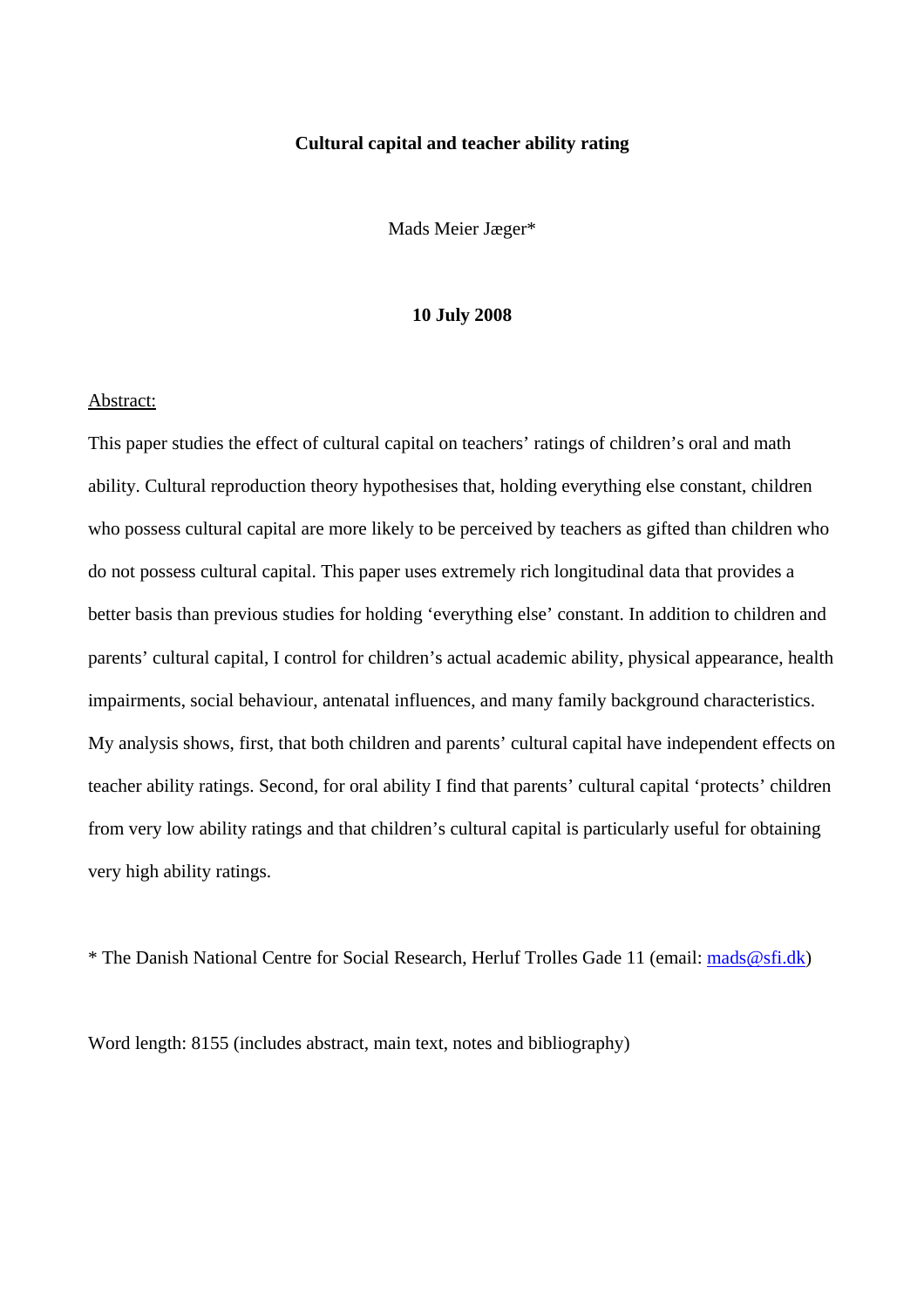# **Introduction**

Pierre Bourdieu's concept of cultural capital (Bourdieu, 1977, 1984, 1986) is often used to explain how, in addition to traditional socioeconomic and family background characteristics, cultural knowledge, traits and behaviours in individuals and families also affect educational outcomes. The impact of cultural capital on various educational outcomes: academic achievement, educational transitions and final educational attainment has been analysed in a large and growing empirical literature (e.g. DiMaggio 1982; de Graaf 1986; Robinson and Garnier 1985; Kalmijn and Kraaykamp 1996; Aschaffenburg and Maas 1997; Crook, 1997; De Graaf, de Graaf and Kraaykamp 2000; Sullivan 2001; Dumais 2002; Georg 2004; van de Werfhorst and Hofstede 2007). Practically all these studies which cover different countries and time periods find that, net of other influences, cultural capital has a substantial effect on academic achievement, educational transitions and final educational attainment.

Most studies analyse the terminal outcome of cultural reproduction theory; i.e. how cultural capital promotes academic achievement and educational attainment. Only few studies analyse the intermediate processes that lead to this outcome: How children convert their cultural capital, transferred to them from their parents, into preferential treatment in the educational system. Cultural reproduction theory argues, holding everything else constant, that children who possess much cultural capital are perceived by teachers as more gifted than children who possess little cultural capital. Thus, teachers' perceptions of children's academic ability depend not only on children's objective ability but also on cultural endowments which are intrinsically different from academic ability. This evaluation bias leads to favourable treatment and higher grades, both of which factors that provide children with comparative advantages in the educational system (DiMaggio 1982; Lamont and Lareau 1988; Farkas et al. 1990).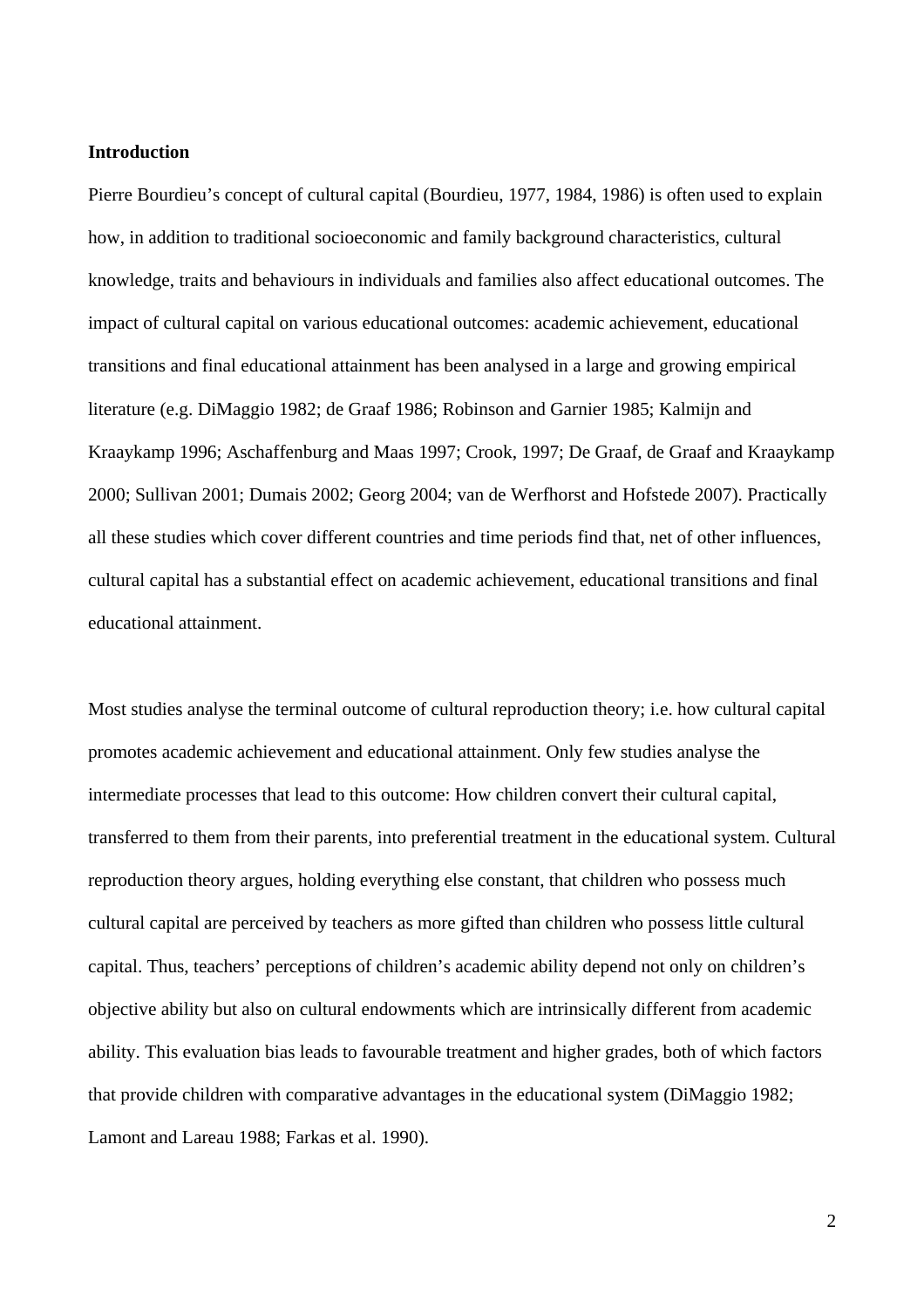Although there is an extensive literature on teacher bias in student evaluations (e.g. Oates 2003; Farkas 2003a; Downey and Pribesh 2004), only few studies explicitly focus on the impact of cultural capital on teacher ability ratings. Farkas et al. (1990) show that teachers' perceptions of children's ability are positively influenced by children's cultural capital. Furthermore, Dumais (2006) finds that US kindergarteners' cultural capital (as measured by cultural activities) has a small positive effect on teachers' evaluations of their reading and math ability. However, this effect is found for low-SES children only. Consequently, there is only scant empirical evidence on the impact of cultural capital on teacher ability ratings, especially outside the US context.

This paper addresses one of the fundamental problems in research on cultural capital and teacher ability ratings: Is it possible to hold constant the 'everything else' that affects teachers' perceptions of children's ability? The hypothesised effect of cultural capital on teacher ability ratings can be represented by a simple counterfactual scenario: Would a teacher change her evaluation of a child if, by means of an experiment, we could change the child's cultural capital? In this hypothetical situation the child's objective academic ability, family background and other characteristics would remain constant and only the child's cultural capital would change. Cultural capital theory hypothesises that in this scenario, due to the positive bias towards cultural capital inherent in the educational system, teachers would change their perception of the child's ability.

The problem in non-experimental research is that a true counterfactual situation cannot be established. Instead, researchers must try to make children comparable by including a wide range of observable child and family background control variables in their analyses. Existing studies on cultural capital differ substantially in the number of control variables they include, and the extent to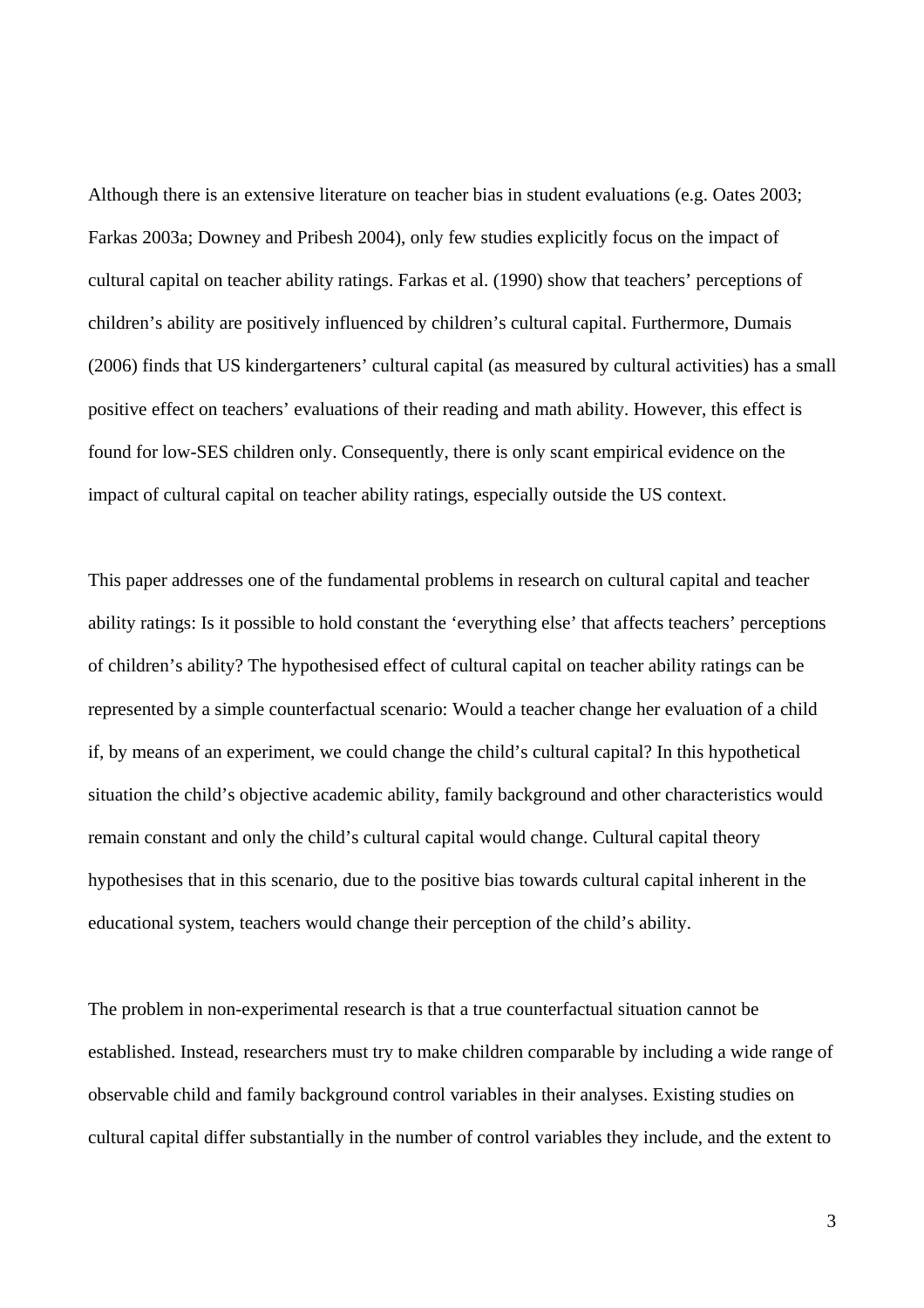which they successfully manage to hold 'everything else' constant is unknown (Kingston 2001). It is, however, unlikely that existing studies manage to control for all relevant child and family characteristics which, in addition to cultural capital, affect teachers' perceptions of children's ability. This problem would be less important if cultural capital was unrelated to other unobserved characteristics in children or families that might affect teachers' perceptions of children's ability. However, it is well-known that cultural capital is correlated with many other child characteristics: academic ability, physical appearance, health, social behaviour and other socioeconomic and family characteristics that might affect teachers' perceptions of children. Consequently, if one is unable to properly account for these influences it is very difficult to obtain a trustworthy estimate of the effect of cultural capital on teacher ability ratings.

This paper extends existing research on cultural capital and educational success in several ways. First, I use an extremely rich British dataset (the National Child Development Study) which allows me to control for a wide range of child and parental characteristics that might affect teacher ability ratings. These characteristics include academic ability (math and reading ability), physical appearance (Body Mass Index, stammer, squint, laterality and whether one wears glasses), health impairments (hearing and sight), social behaviour (maladjustment), antenatal influences (approximated by birth weight), as well as a wide range of family background and parental characteristics. This comprehensive range of observed characteristics means that I am better able than previous studies to hold constant the relevant child and family characteristics that might affect teacher ability ratings.

Second, I analyse the effect of cultural capital on teacher ability ratings for comparatively young children (my respondents are observed at age 7 and 11). With the exceptions of Cheung and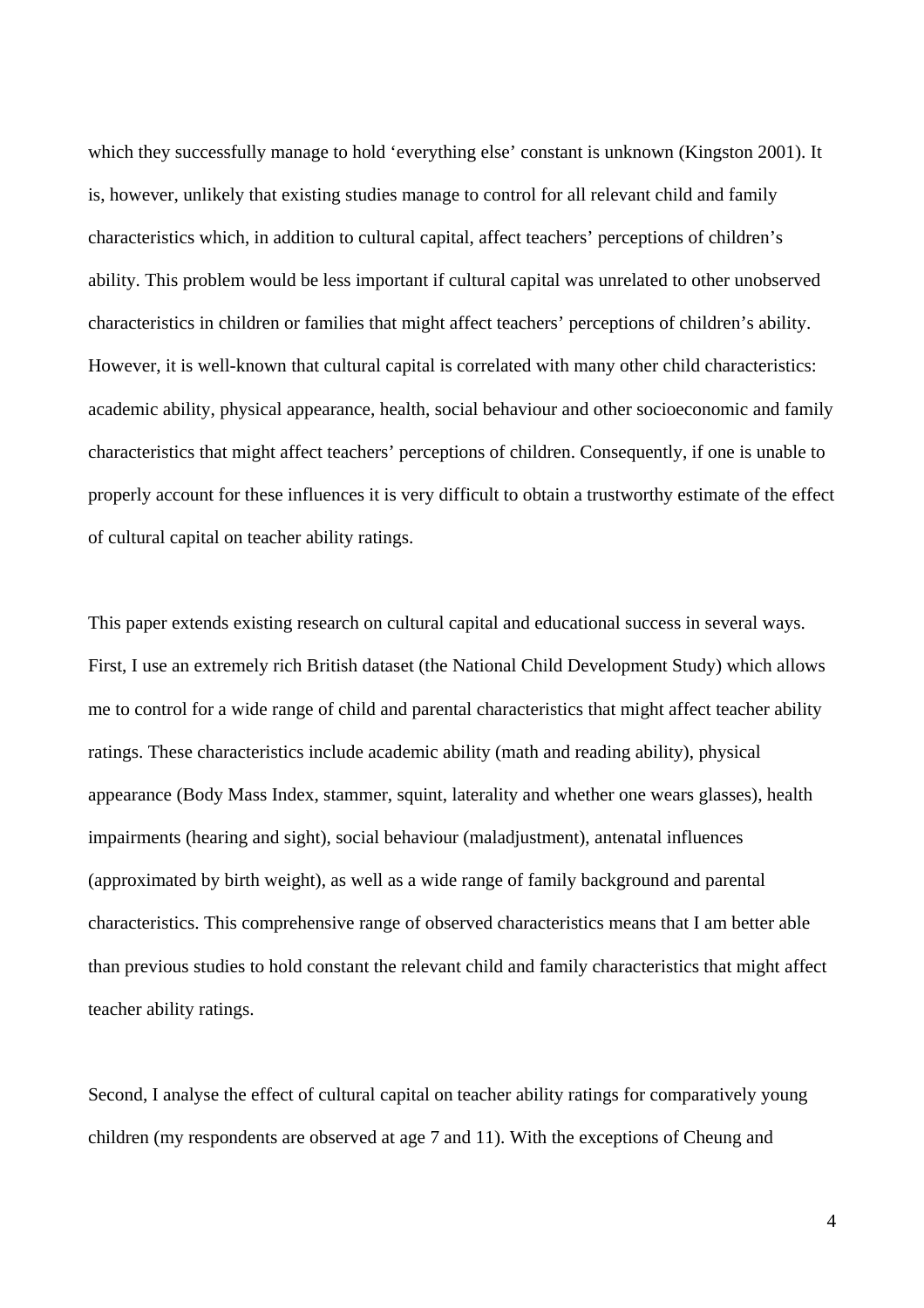Andersen (2003) and Dumais (2006), most studies focus on older children (and typically teens) (e.g. Roscigno and Ainsworth-Darnell 1999; Sullivan 2001; Georg 2004) which means that the impact of cultural capital on teacher ability ratings among comparatively young children has received little attention in the literature.

Third, I have longitudinal information on teacher ability ratings (measured at age 7 and 11) and many of the child and parental characteristics. This information allows me to implement a statistical framework that controls for unobserved child characteristics that affect teacher ability ratings. No previous study on cultural capital and educational success has controlled for unobserved child characteristics.

Fourth, unlike most previous studies I have empirical measures of cultural capital for both children and parents. This is particularly important because children and parents' cultural capital might affect teacher ability ratings through different channels (children's cultural capital manifests directly though their habitus while parents' cultural capital manifests indirectly by 'signalling' cultural status to teachers).

Fifth, I analyse if the effect of cultural capital on oral and math ability ratings differs across the rating scale teachers use to evaluate children. In my data teachers evaluate the child's oral and math ability using five-point ordinal scales ranging from 'very poor' to 'exceptional'. I estimate ordered probit random effect models with category-specific effects of cultural capital to determine if child and parental cultural capital is more effective at 'pushing up' teachers' ratings at the lower, middle or higher end of the ordinal assessment scale. My empirical results for oral ability indicate that children's cultural capital works particularly strongly at the higher end of the rating scale (i.e. by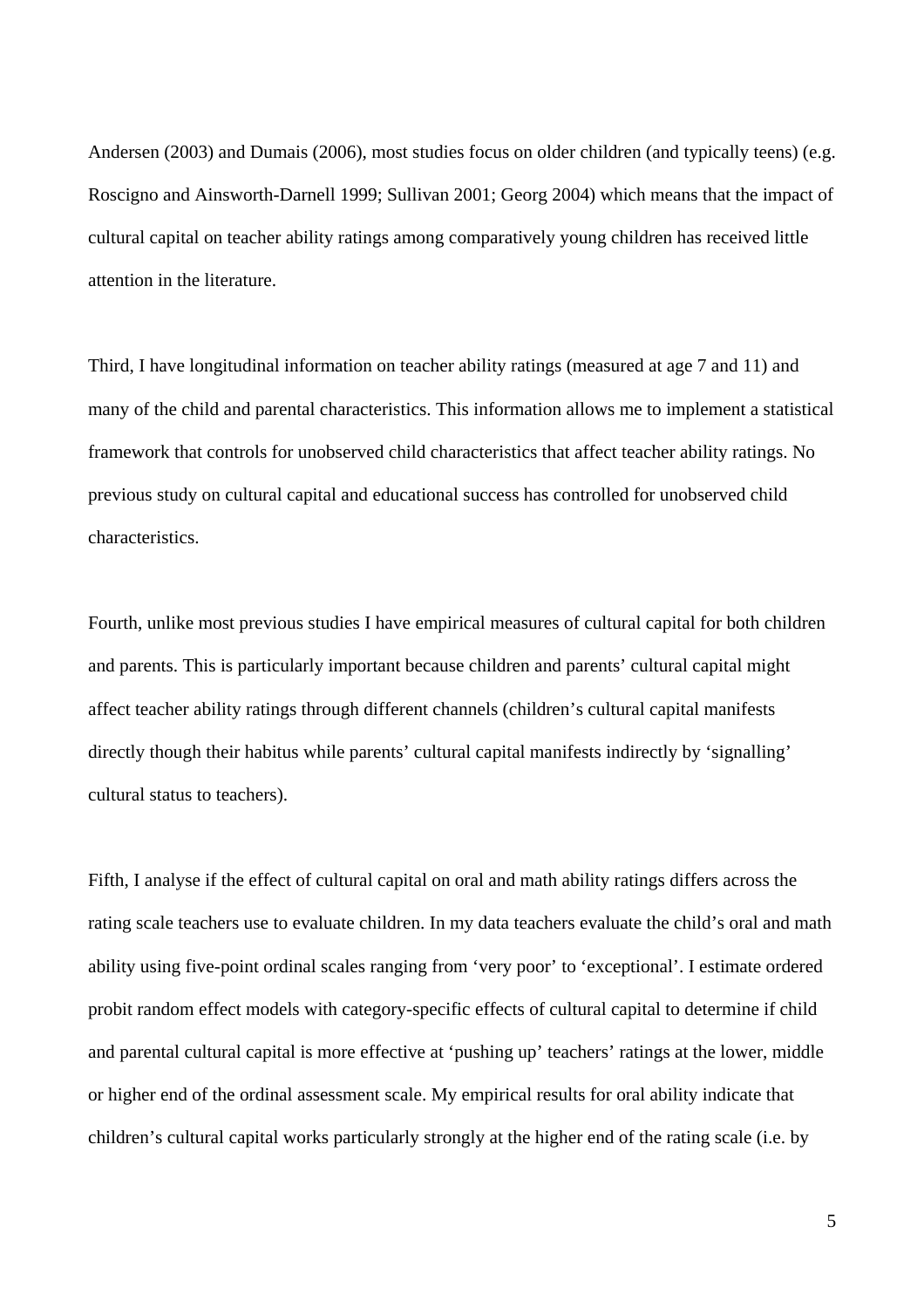'pushing' children into the more positive rating categories) while parents' cultural capital works particularly strongly at the lower end of the scale (i.e. by pushing children above the very low rating categories). This result suggests a joint effect of cultural capital in which children's cultural capital helps secure a high ability rating while parents' cultural capital 'protects' against a low ability rating.

#### **Theoretical background**

# *The concept of cultural capital*

The idea that cultural capital affects educational success originates in Pierre Bourdieu's cultural reproduction theory (Bourdieu 1977, 1984). He argued that individuals and families' cultural resources constitutes a non-material form of capital which should be regarded on equal terms as economic resources (what Bourdieu calls 'economic capital') and gainful social networks (called 'social capital') (see Bourdieu 1986; Bourdieu and Passeron 1990). Although Bourdieu's definition of cultural capital varies (Lamont and Lareau 1988; Lareau and Weininger 2004), at the most general level cultural capital pertains to knowledge of the dominant conceptual and normative codes inscribed in a culture. Cultural capital is used actively by individuals or groups positioned at different levels in social hierarchies as a means of either promoting relative social advantage or as a generalised currency which can be exchanged for other economic or social assets. Consequently, cultural capital serves an important role as a vehicle for enabling individuals with knowledge of institutionalised high-status cultural signals (attitudes, preferences, formal knowledge, behaviours, goods and credentials) to exclude others from advantaged social positions or high-status groups (Lamont and Lareau 1988: 156).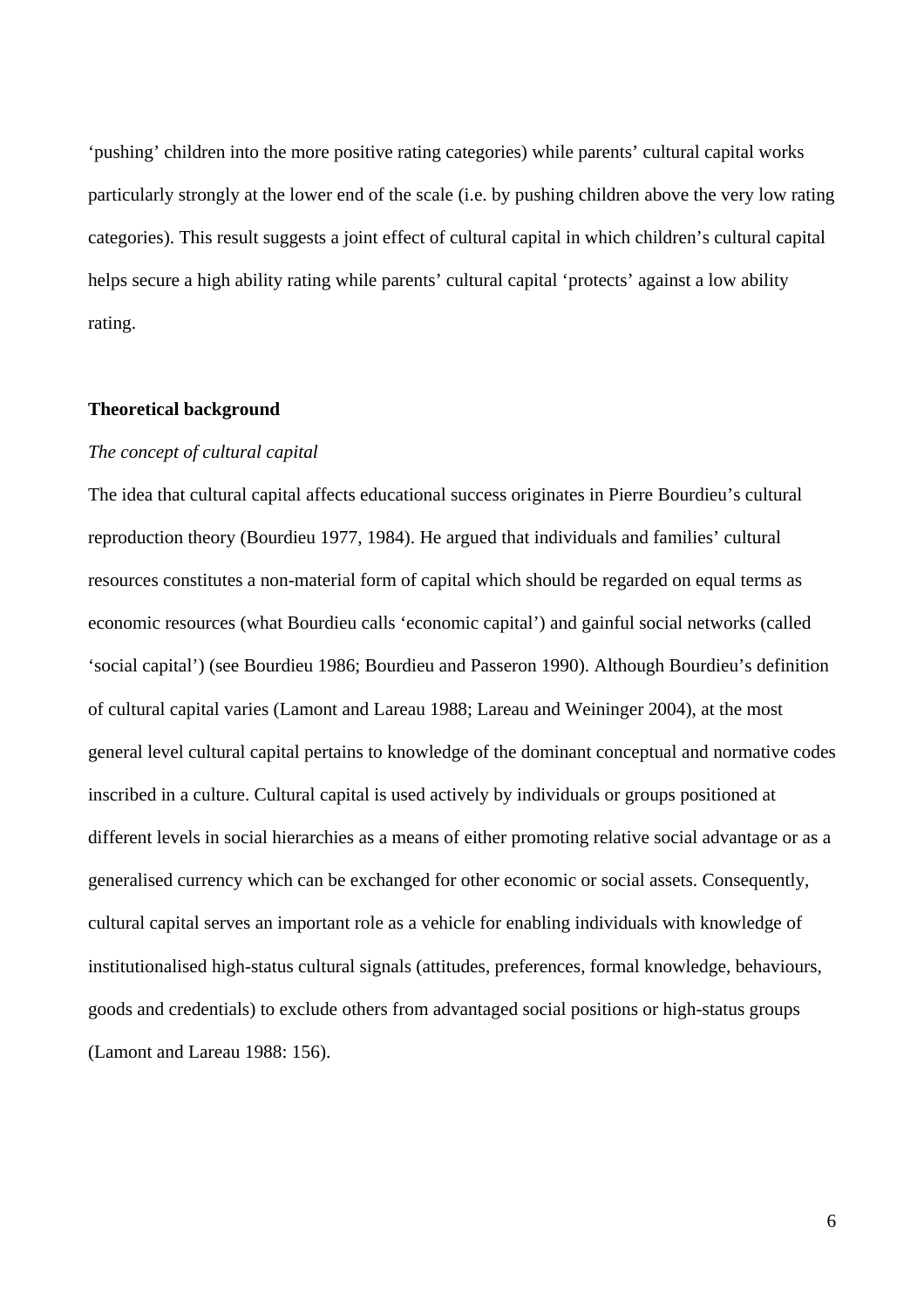# *Cultural capital and educational success*

Bourdieu sees the social world as comprised from different stratified arenas or *fields* with their own institutional logic, different exchange rates for the different types of capital and agents with different capital endowments engaged in struggles for social advantage. Cultural capital plays a central role in the field of education and is the principal mechanism behind the intergenerational reproduction of social status (Bourdieu 1977, 1984; Bourdieu and Passeron 1990). Two mechanisms explain why cultural capital facilitates educational success.

First, cultural capital, that is, familiarity with high-status cultural signals or 'the rules of the game', is the dominant form of capital in the field of education and is intrinsically valorised. This means that, holding constant children's actual academic ability, children with much cultural capital are more likely to be perceived by teachers as academically gifted compared to children with little cultural capital. Thus, the educational system and teachers are not neutral in their evaluation of children's abilities but have an inbuilt bias towards valorising cultural capital (Bourdieu 1977).

Second, children from culturally advantaged families have more cultural capital than children from less advantaged backgrounds and are better able to exploit their cultural capital. Bourdieu uses the concept of the *habitus* to describe individuals' acquired patterns of though, taste and behaviour. Children's cultural capital, transferred to them from their parents, is embedded in the habitus and becomes manifest to teachers though children's behaviour, language, knowledge and gestures; i.e. through their seemingly natural familiarity with the 'rules of the game' (Bourdieu and Passeron 1990; Dumais 2002, 2006). In doing so, children convert their cultural competences into other advantageous resources such as 'false' positive evaluations of their ability.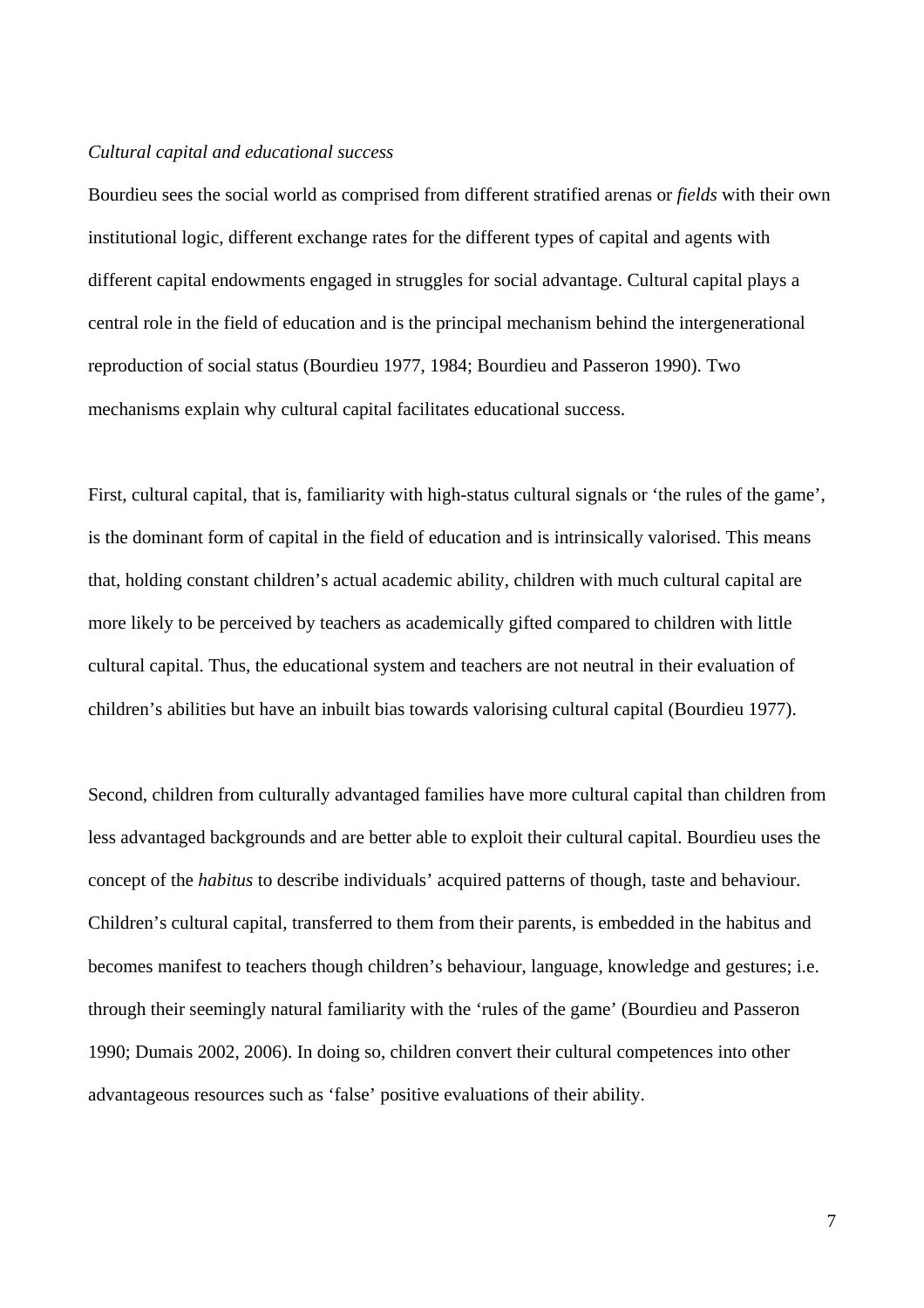# *The effect of parents' cultural capital*

Parents' cultural capital has both a direct and an indirect effect on teacher ability ratings. The indirect effect runs through the intergenerational transmission of cultural capital from parents to children. The direct effect of parents' cultural capital manifests in their interaction with teachers. Lareau and colleagues have shown that parents' interaction with teachers is heavily influenced by their cultural capital (e.g. Lareau 1987, 2003; Lareau and Horvat 1999; Lareau and Weininger 2004). Middle-class parents with high levels of cultural capital are less likely than lower-class parents to accept teachers' authority regarding children's schooling and are better able to negotiate advantages for their children. Furthermore, parents with cultural capital may, knowingly or unknowingly, signal the family's cultural status to teachers which means that, independently of their own cultural capital, children are seen as more gifted due to their 'cultured' family background (Ganzeboom 1982). As I show in the empirical analysis, there is some evidence to support this hypothesis since parents' cultural capital 'protects' children from very low oral ability ratings.

# *Cultural capital and academic ability*

There is an ongoing controversy in the literature on cultural capital regarding whether one can distinguish between cultural capital and academic ability. Some interpreters of Bourdieu believe that academic ability and cultural capital are indistinguishable (e.g. Lareau and Weininger, 2004). However, a more widespread interpretation is that cultural capital and academic ability are different phenomena (e.g. DiMaggio 1982; Ganzeboom 1982; Sullivan 2001). The conceptual distinction between cultural capital and academic ability is important in this paper because I wish to isolate the effect of cultural capital on teacher ability ratings from that of academic ability; the central hypothesis being that cultural capital affects teachers' perceptions of children's ability *net* of objective ability. Conceptually, academic ability pertains to the individual's innate or cultivated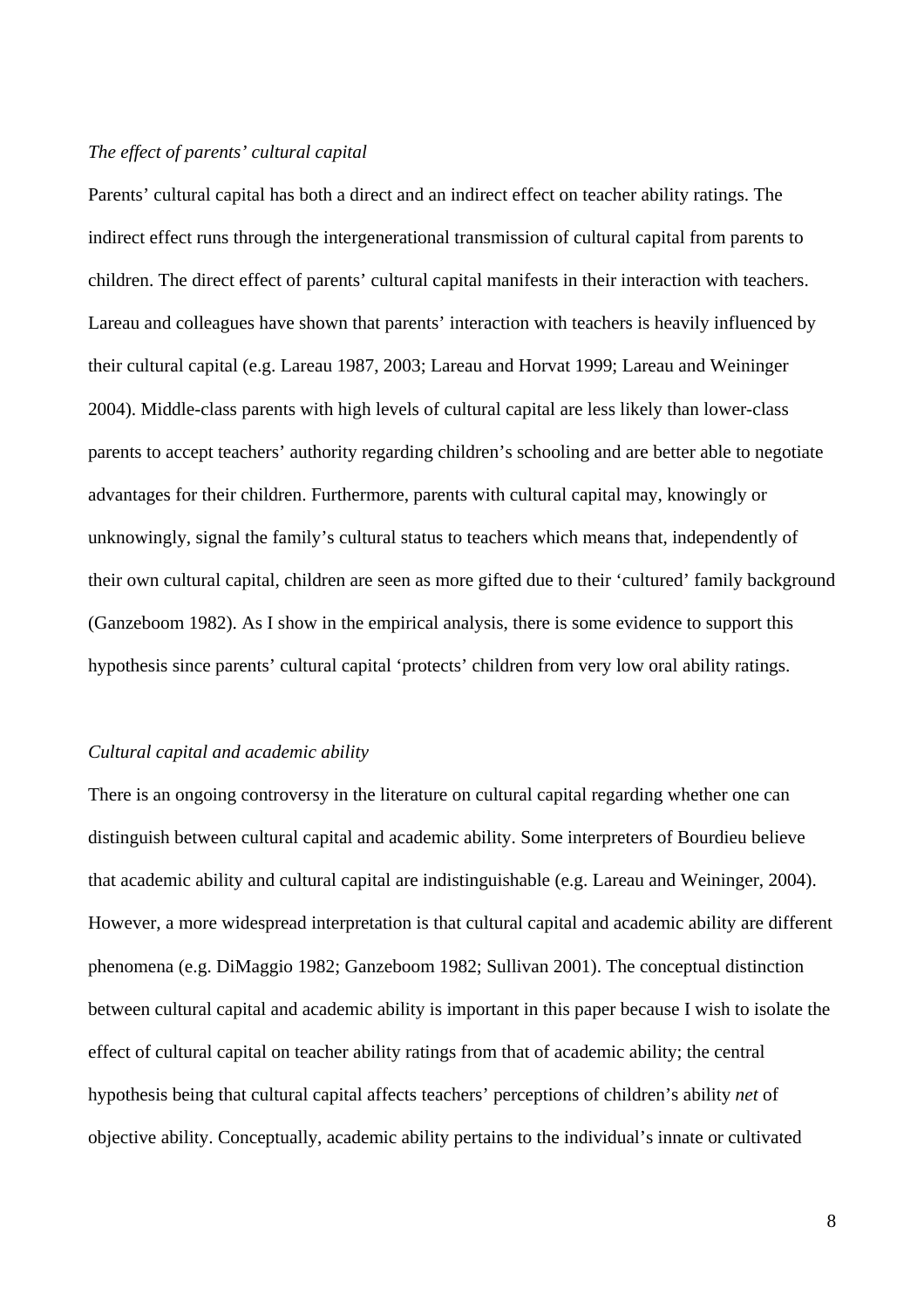intelligence, i.e. 'being smart'. Children may have high academic ability due to genetic endowments or parental stimuli, and parents with much cultural capital typically also have children with high academic ability (e.g. Mercy and Steelman 1982; Sullivan 2001; Cheung and Andersen 2003). By contrast, cultural capital pertains to familiarity with institutionalised high-status cultural signals (attitudes, behaviour, tastes etc.) that can be used for 'status-signalling' when interacting with gatekeepers in the educational field. Thus, in theory one can 'be smart' but not know 'the rules of the game' and vice versa. For this reason it is important to distinguish between cultural capital and academic ability.

# *Other influences*

Teachers' perceptions of children's ability might depend on many other factors than cultural capital. It is important to address these influences. First and foremost, teacher ability ratings should depend on children's actual ability. However, many other child characteristics such as socioeconomic background, race, health, physical appearance and social behaviour might also influence teacher ability ratings (e.g. Farkas et al. 1990; Takei, Johnson and Clark 1998; Downey and Pribesh 2004; Gatrell, Popay and Thomas 2004). Furthermore, there is evidence that many of these other factors are correlated with families' cultural capital. A major strength of this paper is that, unlike previous studies, it explicitly controls for many of these potentially confounding child and family influences.

Another important source of influences on teacher ability ratings is teacher characteristics (Farkas et al. 1990; Farkas 2003b). However, the data I use only provides limited information on teacher (and school and class) characteristics meaning that it is not possible to include these characteristics in the analysis.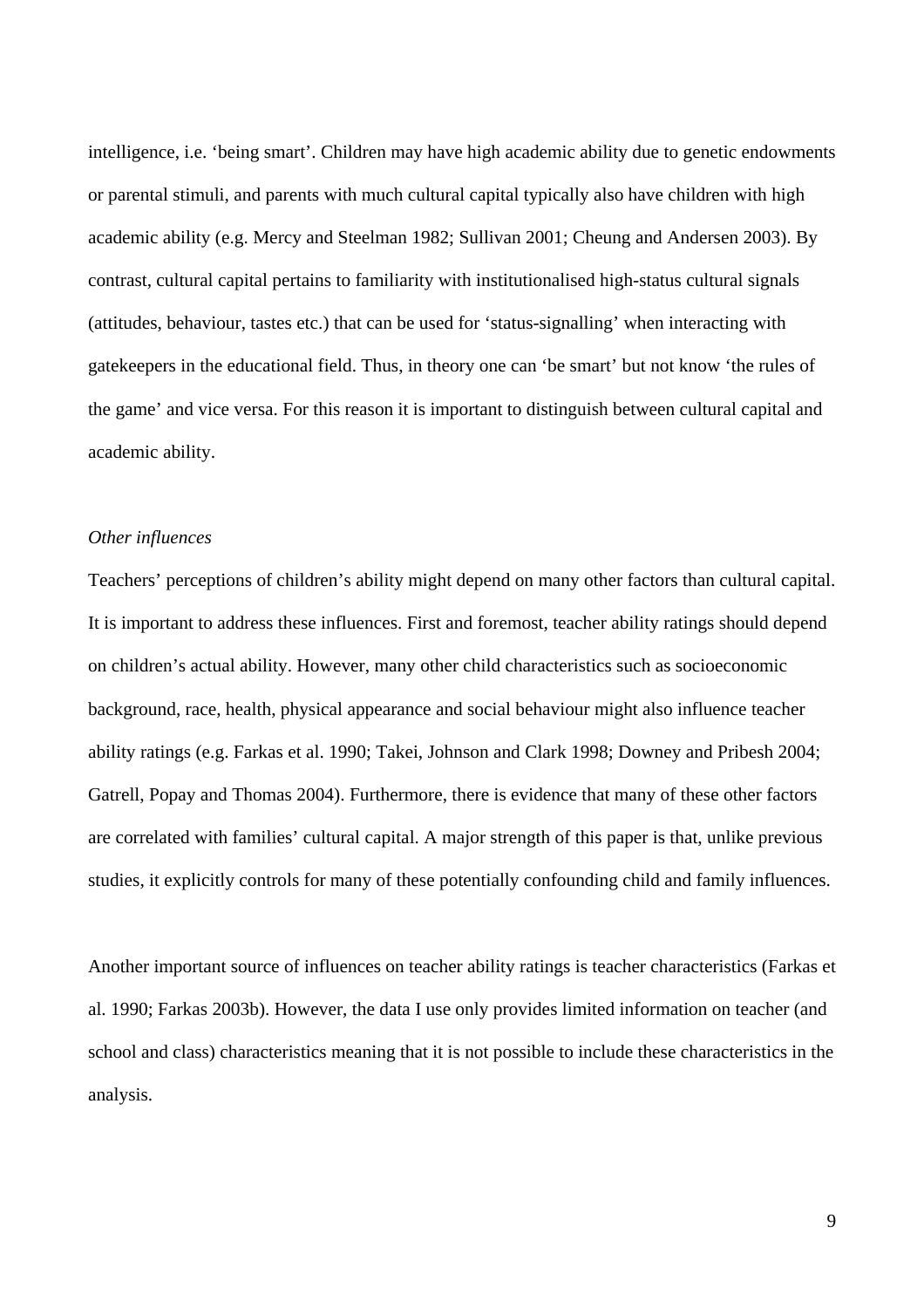#### *Hypotheses*

The first and central hypothesis to be tested in the empirical analysis is that, holding everything else constant, cultural capital should have a positive effect on teachers' rating of children's oral and math ability. According to cultural reproduction theory this effect arises from the valorisation of cultural capital which is inbuilt in the educational system. Dumais (2006) finds such an effect of cultural capital in the US and I also expect to find this effect in my British data.

Second, I expect that both children and parents' cultural capital have positive effects on ability ratings. Children display their cultural capital and familiarity with 'the rules of the game' through the habitus while parents signal the family's cultural status to teachers. Consequently, both children and parents' cultural capital should matter.

Third, cultural capital should have a stronger effect on oral ability ratings than on math ratings. Oral activities provide children with better opportunities to display their cultural competences to teachers while math is more closely tied to a fixed curriculum and objective assessment standards. In similar vein, the spill over effect on ability ratings of parents' signalling cultural status to teachers should be lower for math than for oral ability.

Fourth, children and parents' cultural capital might have qualitatively different effects on teacher ability ratings. Children's cultural capital would be expected to be particularly effective with respect to enabling teachers to distinguish between students of average and exceptional ability. Thus, children's cultural capital should matter more at the higher than at the lower ends of the rating scale teachers use to evaluate children. By contrast, parents' cultural capital which signals the family's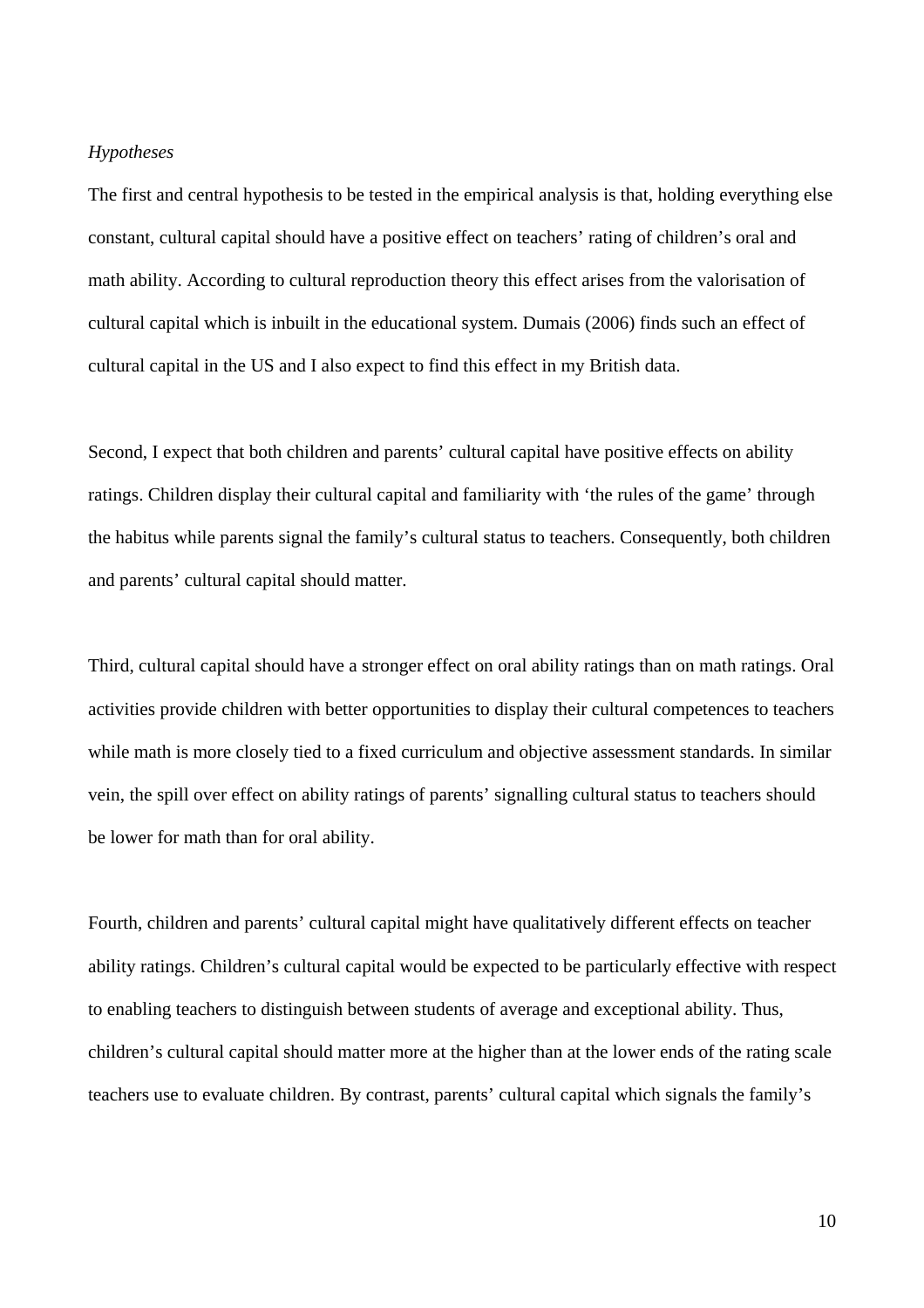cultural status to teachers should provide a buffer against very low ability ratings and thus be more effective at the lower ends of the rating scale.

# **Data and variables**

# *Data*

I use data from the National Child Development Study (NCDS). The NCDS is a representative panel survey of all children (approximately 17500) born during the first week of March 1958 in the United Kingdom (see Plewis et al. 2004 for more information on the NCDS). Follow-ups have been carried out in 1965, 1969, 1974, 1981, 1991 and 1999/2000. In this paper I focus on the 1965 and 1969 waves at which the NCDS respondents were respectively 7 (1965) and 11 (1969) years old. The NCDS has extremely comprehensive information on the primary respondents collected from respondents themselves, parents, schools, medical examinations, administrative records and a range of ability tests. Several types of information such as the teacher's rating of the NCDS child's oral and math ability, medical and health information, performance on different tests and family socioeconomic situation have been collected at several waves. Panel attrition in the early NCDS waves is very low (see Plewis et al. 2004). Table I shows descriptive statistics for the dependent variables and Table II shows descriptive statistics for the independent variables.

# -- TABLE I HERE --

# *Dependent variables*

Similar to Dumais (2006), I use the teacher's rating of the NCDS child's oral and number work (i.e. math) ability as the dependent variables in my analysis. The child's oral and number work ability was rated both at age 7 and 11, thereby providing repeated observations on ability ratings in these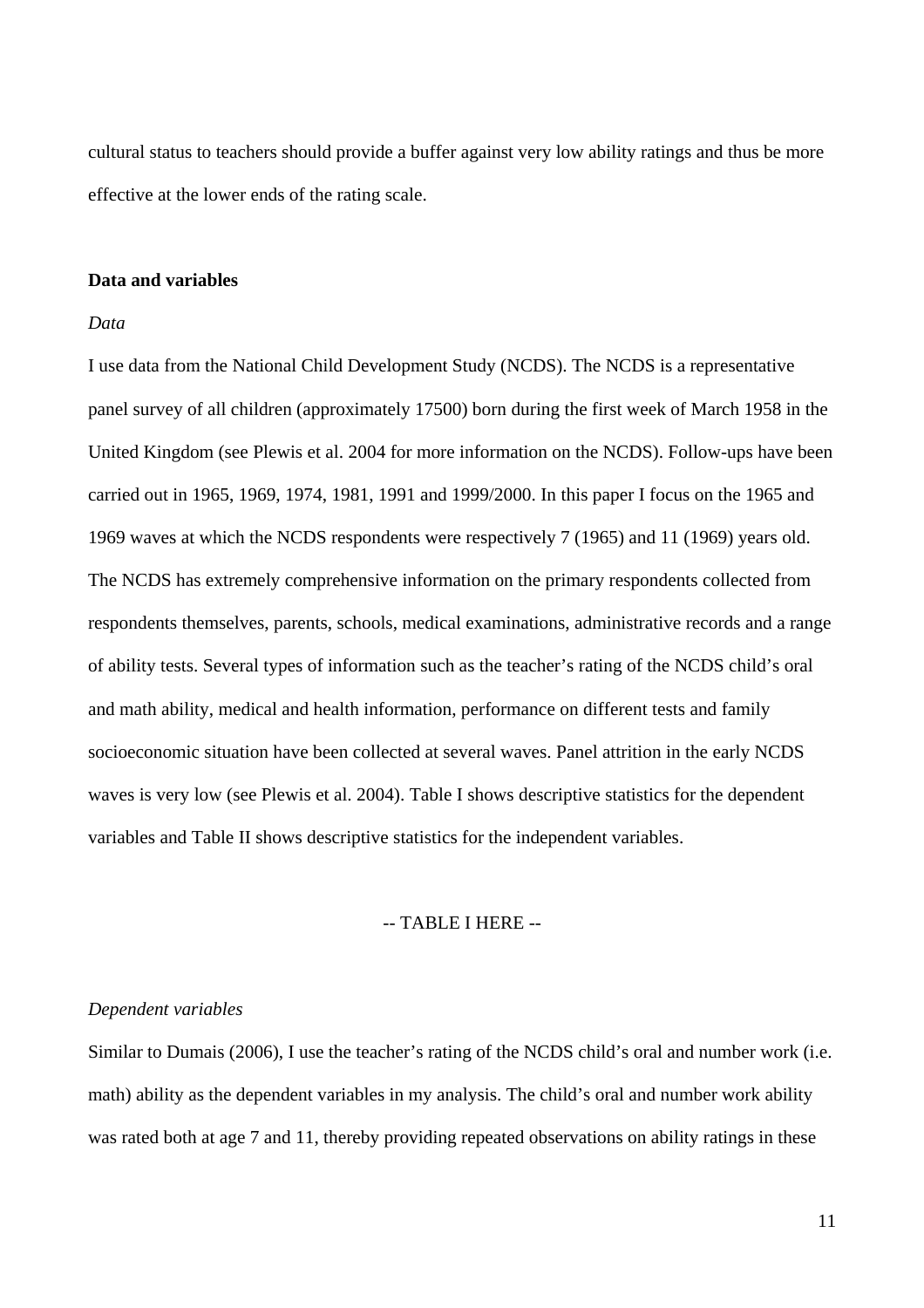fields. The NCDS children were also rated by teachers at age 16. However, these ratings were in different fields (English, social studies, science, etc.) and could not be used. Teachers used a fivepoint ordinal scale to rate the NCDS children. As can be seen in Table I, the verbal labels used in the rating scales differ slightly between the oral and number work ability scales and between the survey years. However, in all cases there are five ordinal categories with the third category representing 'average' ability.

# -- TABLE II HERE --

#### *Independent variables*

There is no consensus in the literature regarding how cultural capital should be measured (see Lamont and Lareau 1988; Kingston 2001; Sullivan 2002). Existing studies measure cultural capital using indicators of, for example, *beaux arts* cultural participation (e.g. DiMaggio 1982; Wong 1998), educational resources (e.g. Downey 1995; Eitle and Eitle 2002) and reading behaviour (e.g. Crook, 1997; De Graaf, de Graaf and Kraaykamp 2000). The NCDS includes empirical indicators of reading behaviour (books and newspapers) and library attendance that are in line with the third approach to measuring cultural capital. In the present analysis I use these NCDS measures to construct two variables that capture parents' and children's cultural capital. Cheung and Andersen (2003) and van de Werfhorst et al. (2003) have previously used these NCDS measures to operationalise cultural capital.

# *Parents' cultural capital*

The index measuring *parents' cultural capital* is comprised from nine highly significantly (*p* < 0.001) correlated items measured when the NCDS children were 7 or 11 years old. Items one and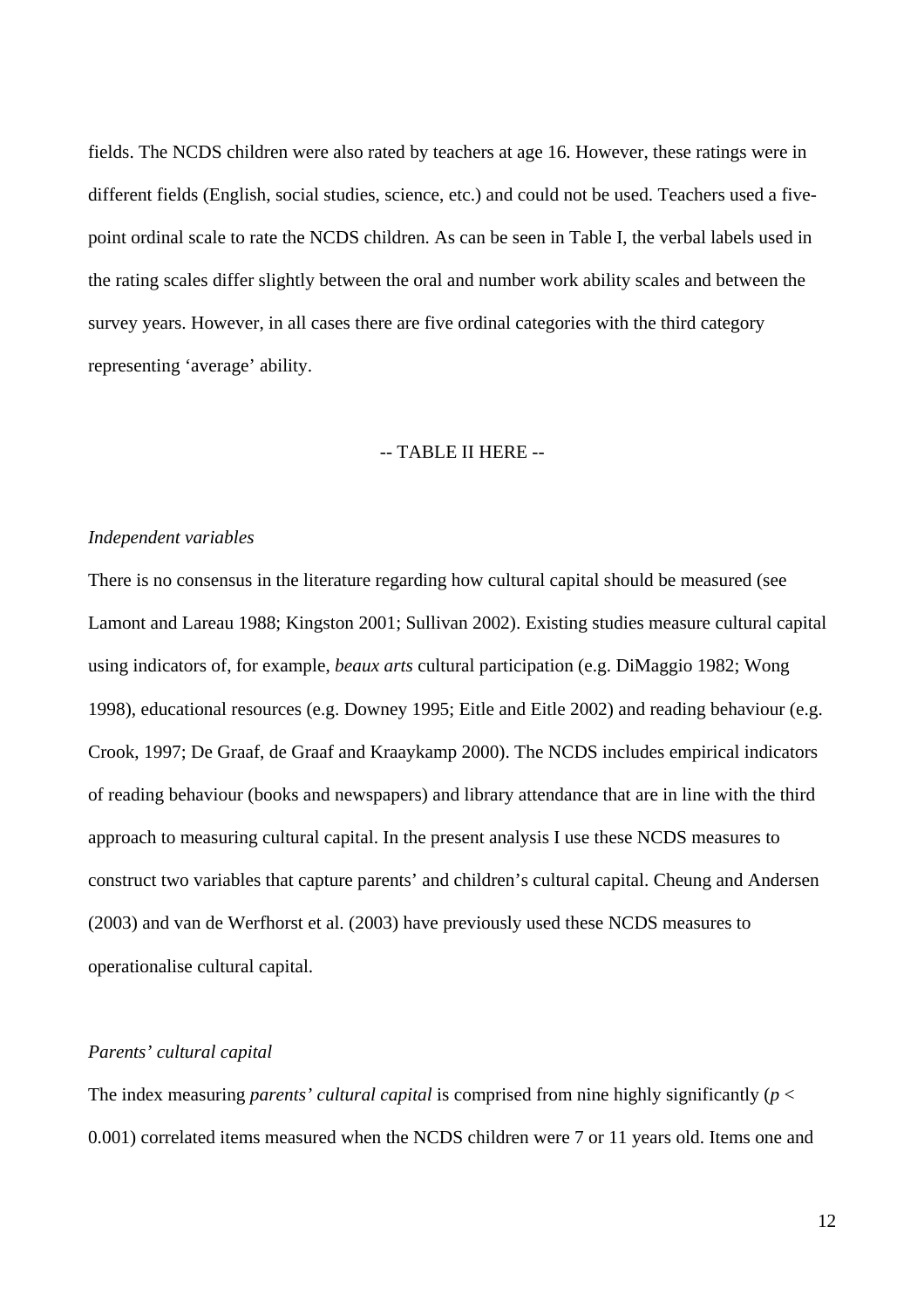two measure how often mothers and fathers read to the child. The response categories are scored 0  $=$  'Hardly ever', 1 = 'Occasionally' and 2 = 'Every week'. Items three through six measure how often mothers and fathers read, respectively, newspapers and books. The response categories in these four items are scored  $0 = 'Hardly ever', 1 = 'Occasionally'$  and  $2 = 'Most days'$  ('most weeks' for books)'. Item seven measures how often parents go to the library. The response categories in this item are scored  $0 = 'Never goes', 1 = 'Goes sometimes/uses school library' and 2 = 'Goes$ often'. Items eight and nine are dummy variables indicating whether mothers and fathers belong to a library in the last 12 months. The response categories in these variables are scored  $0 = 'No'$  and 1 = 'Yes'. The index of parents' cultural capital summarises parents' total score on the nine items. Cronbach's Alpha for the index is 0.737 which indicates that the index has fairly high reliability.

# *Children's cultural capital*

The index measuring *children's cultural capital* is comprised from four highly significantly ( $p <$ 0.001) correlated items measured when the child was 11 years old. Item one is a dummy variable indicating if the child borrows books from the library and is scored  $0 = 'No'$  and  $1 = 'Yes'.$  Items two through four measure how often the child reads books for pleasure (not homework), reads magazines and listens to music. All three items are scored  $0 = 'Hardly ever', 1 = 'Sometimes'$  and 2 = 'Most days'. The index of children's cultural capital summarises children's total score on the four items and Cronbach's Alpha for the index is 0.734. The correlation between parents and children's cultural capital is  $0.252$  ( $p < 0.001$ ).

In addition to the two cultural capital variables I include a broad range of variables that might affect teacher ability ratings. These variables measure children's academic performance, physical appearance, health, social behaviour and family background. Some of these variables are measured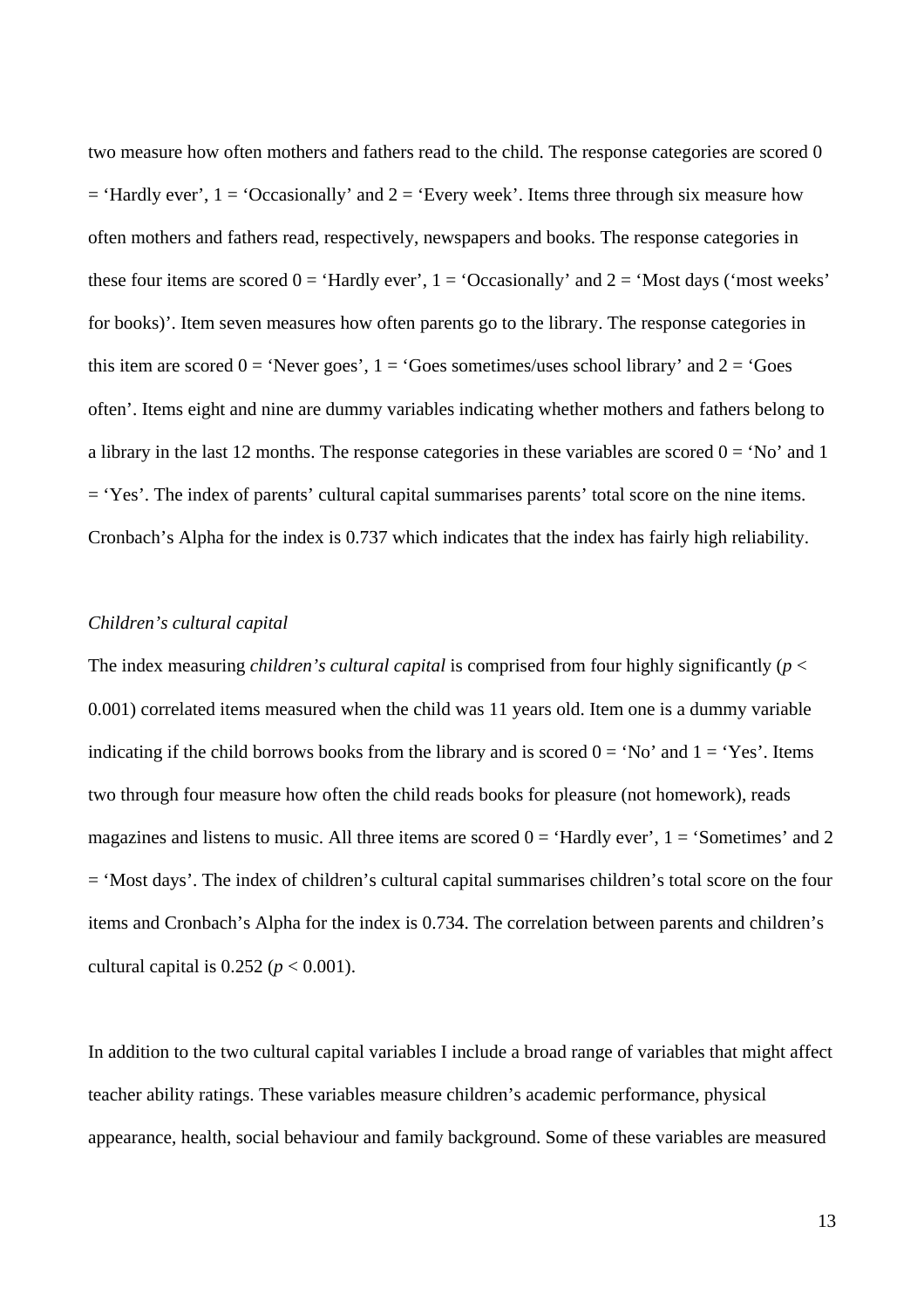twice (i.e. both when children are 7 and 11 years old) and some variables are measured once. Also, in some cases I have computed dummy variables for missing values.

# *Academic performance*

The NCDS children were subjected to standardised reading and math ability tests both at age 7 and 11. The reading and math ability tests have different scales and in the empirical analysis I have standardised all four test score variables.

# *Physical appearance*

Several indicators of children's physical appearance are available in the NCDS. First, I control for Body Mass Index (BMI) and calculate separate BMI measures for boys and girls. Second, I include dummy variables for being a stammer ( $1 = yes$ ;  $0 = no$ ), having a squint, being left handed and wearing glasses.

#### *Health impairments*

The NCDS collects data from medical examinations. In the present analysis I include measures of sight and hearing ability. At age 7 and 11 a medical doctor assessed children's sight on the right and left eye using a vision test (with higher scores indicating poorer sight). I include the scores from this vision test in the analysis. Tests of hearing ability on both ears (with higher scores indicator poorer hearing) were also carried out at age 7 and 11. The hearing tests have different scales at age 7 and 11 (1-8 vs. 1-9) and, consequently, I use standardised scores from both hearing tests in the analysis. I use vision and hearing scores for the right eye and ear only (respondents' scores for the right and left eye/ear are highly correlated and it does not make any difference whether I use data on the right or left eye/ear).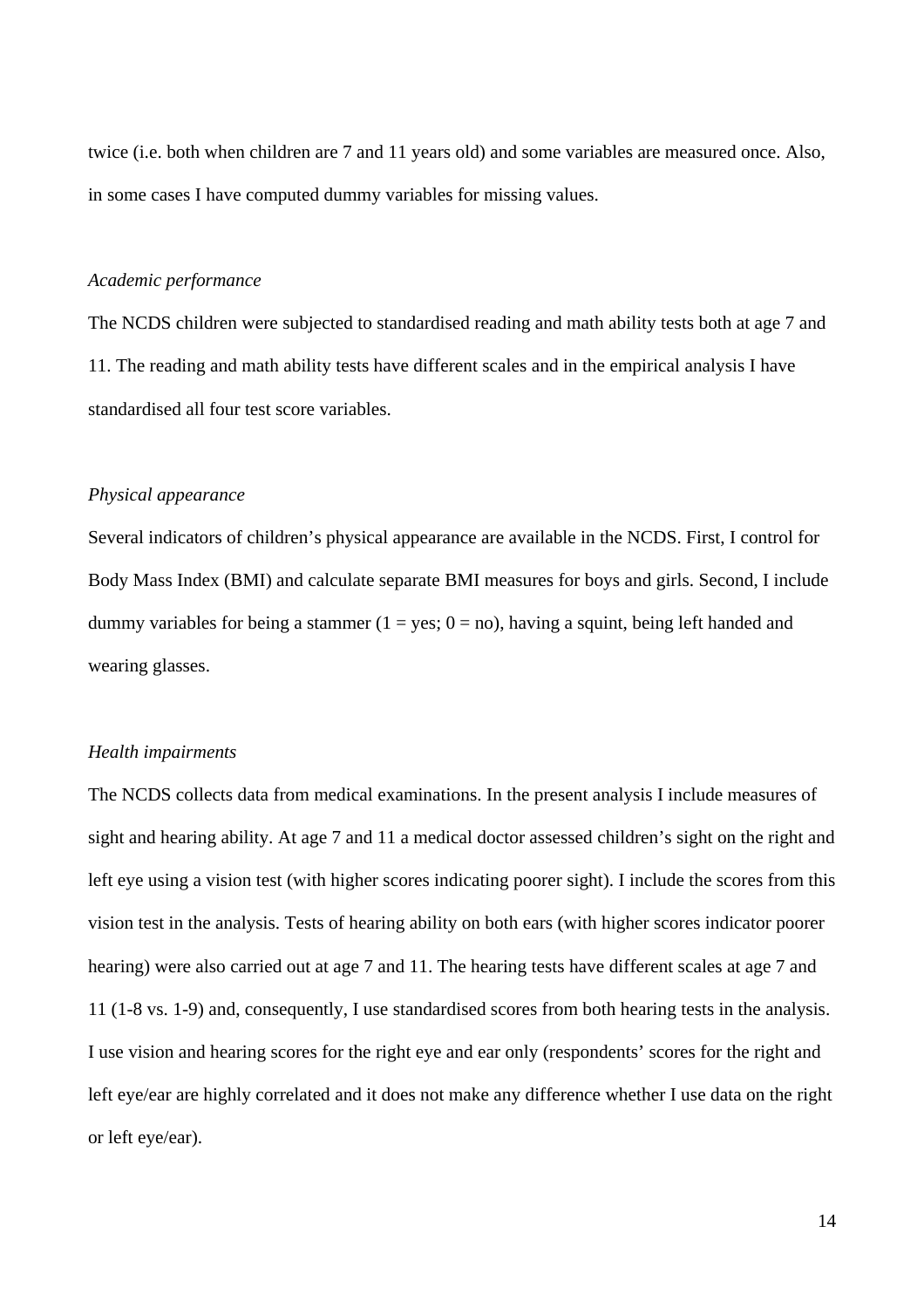# *Social behaviour*

The NCDS includes a measure of social maladjustment, the Bristol Social Adjustment Guide (BSAG). The BSAG is comprised from a battery of items in which teachers evaluate children through a large number of phrases which describe a child's behaviour. These phrases are, for example, withdrawal, anxiety, hostility towards adults and restlessness (see Stott 1969). The BSAG score included in the NCDS summarises children's score on all the different phrases, with higher values indicating more social maladjustment.

# *Antenatal influences*

I approximate the influence of antenatal influences by the NCDS child's birth weight in kilograms (see Behrman and Rosenzweig 2004).

I also control for birth order.

# *Family background*

I include a range of family background variables. First, I control for mother and father's BMI. Mother's BMI is recoded in 1958 and father's BMI is recoded in 1969. Second, I control for family size, i.e. the total number of children in the family. Third, I control for father's social class position with the following classes based on the Register General's 1960 Occupational classification: (1) Professional, (2) Managerial/technical, (3a) Skilled non-manual, (3b) Skilled manual, (4) Partly skilled and (5) Unskilled. Fourth, I control for mother and father's education measured by years of completed schooling. Fifth, I control for home ownership ( $1 = yes$ ,  $0 = no$ ) and total number of rooms in the dwelling. Sixth, I control for the natural logarithm of gross monthly family income in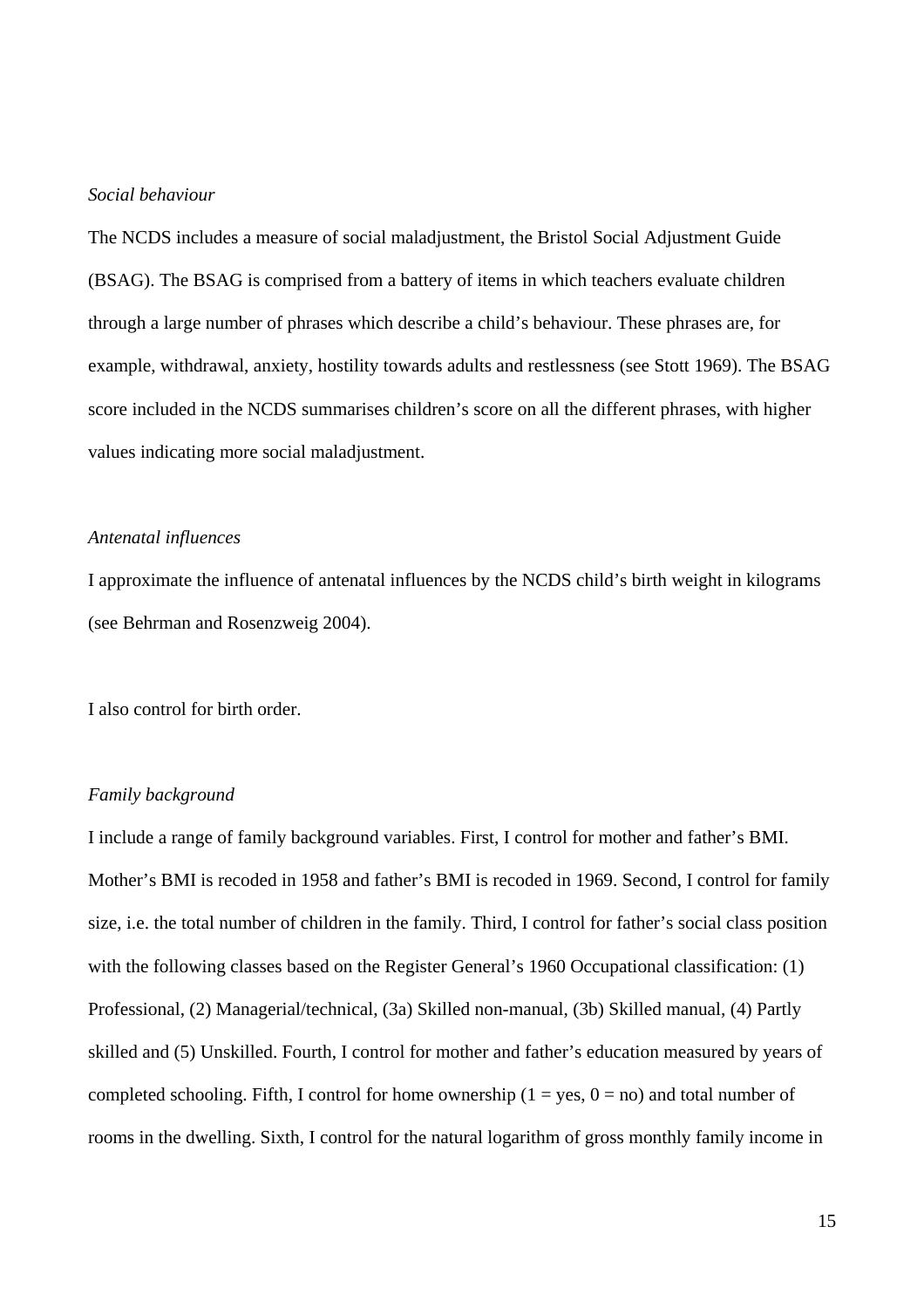Pounds Sterling. Seventh, I include a dummy variable for families in which English is not the usual language spoken in the home. Finally, I control for family type with a dummy variable for intact families (i.e. families in which the NCDS child lives with both biological parents).

# **Analytical approach**

I estimate ordered probit models to analyse the effect of cultural capital on teacher ability ratings (Agresti 2002). Furthermore, I extend the standard ordered probit framework in two aspects.

First, I exploit the longitudinal structure of the NCDS data and include random effects in the models to account for unobserved child characteristics that affect teachers' ability ratings (e.g. Wooldridge,  $2002$ ).<sup>1</sup> Second, I relax the proportional odds assumption in the ordered probit model for the effect of the cultural capital variables on teacher ability ratings. The ordered probit model assumes that the effect of the cultural capital variables on the probability of obtaining a higher ability rating is the same across the whole range of the ability rating scale. This means that the effect of a one-unit increase in cultural capital is the same for movements at the lower end of the scale, e.g. from 'very poor ability' to 'below average ability', and at the higher end of the scale, e.g. from 'above average' to 'exceptional'. As children and parents' cultural capital may have different effects at different points in the ability rating scale I test if the proportional odds assumption holds in my data. Furthermore, I estimate partial proportional odds models in which the effect of children and parents' cultural capital is allowed to vary over the range of the ordered response scale (see Peterson and Harrell Jr. 1990).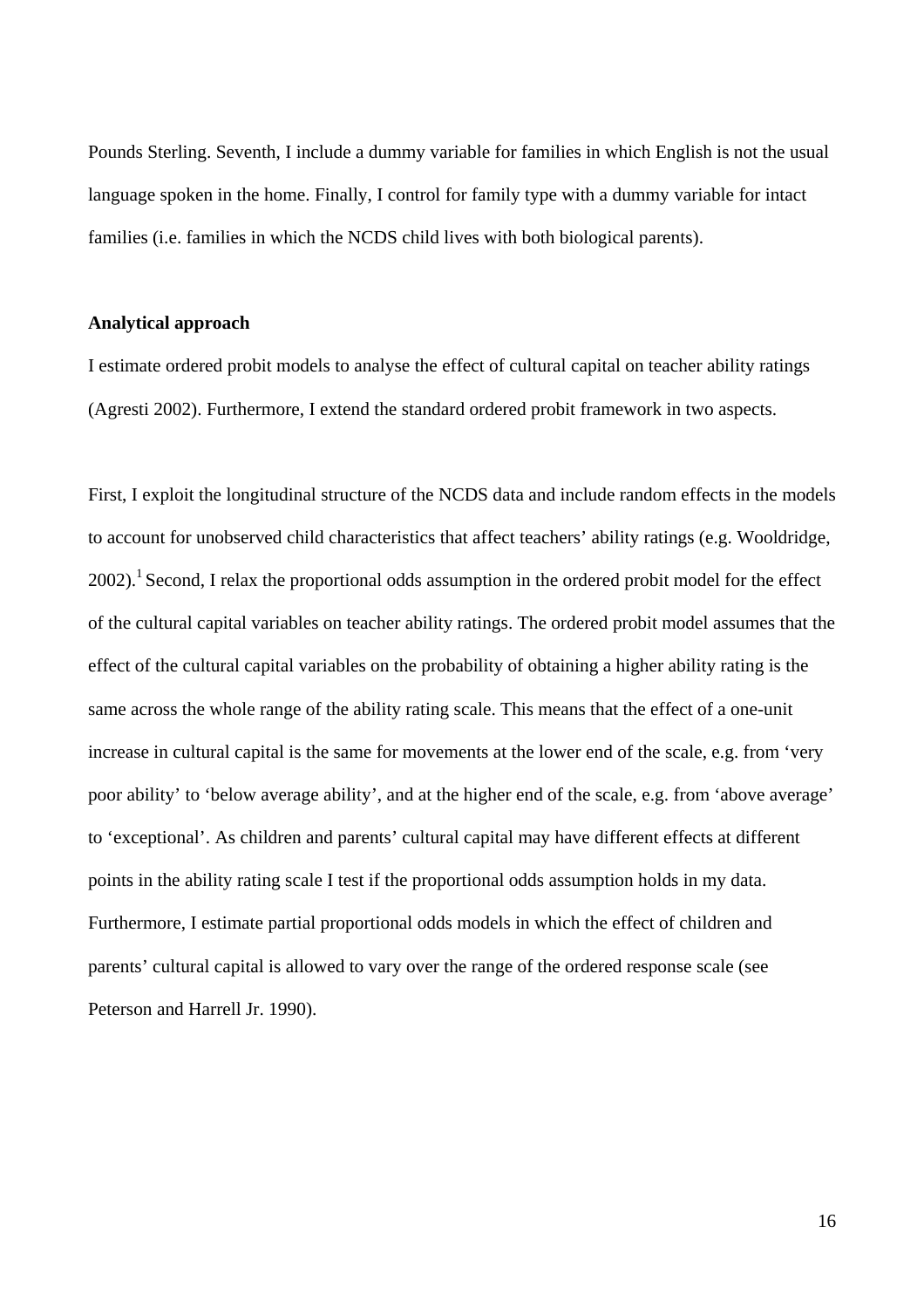# **Results**

The objective of the empirical analysis is to test if children and parents' cultural capital affects teachers' ratings of children's oral and number work ability. Unlike previous studies I control for many child and parental characteristics *other* than cultural capital that might affect teachers' perception of children's ability. Consequently, the present analysis is particularly suited to isolate the effect of cultural capital on ability ratings vis-à-vis other family background factors that are correlated with, but substantively different from, cultural capital.

I estimate four models for each of the two outcome variables. I gradually add more variables to the models, thereby assessing the extent to which these variables mediate the effect of children and parents' cultural capital. All models also control for unobserved child characteristics through the inclusion of random effects. Finally, I test the assumption of proportional odds for the effect of children and parents' cultural capital on teacher ability ratings and estimate partial proportional odds models.

# -- TABLE III HERE --

Table III shows results from the random effect ordered probit models for oral ability rating. Model 1 includes children and parents' cultural capital as the only explanatory variables. Both variables have highly significant positive effects on teacher ability ratings indicating that cultural capital has a strong impact on teachers' assessments of children's oral ability. Because both cultural capital variables are standardised model 1 furthermore shows that parents' cultural capital (effect  $= 0.425$ ) has a stronger effect on oral ability rating than children's cultural capital (effect  $= 0.258$ ). Finally, the random effect variance (Rho) which expresses the average correlation in teachers' ratings of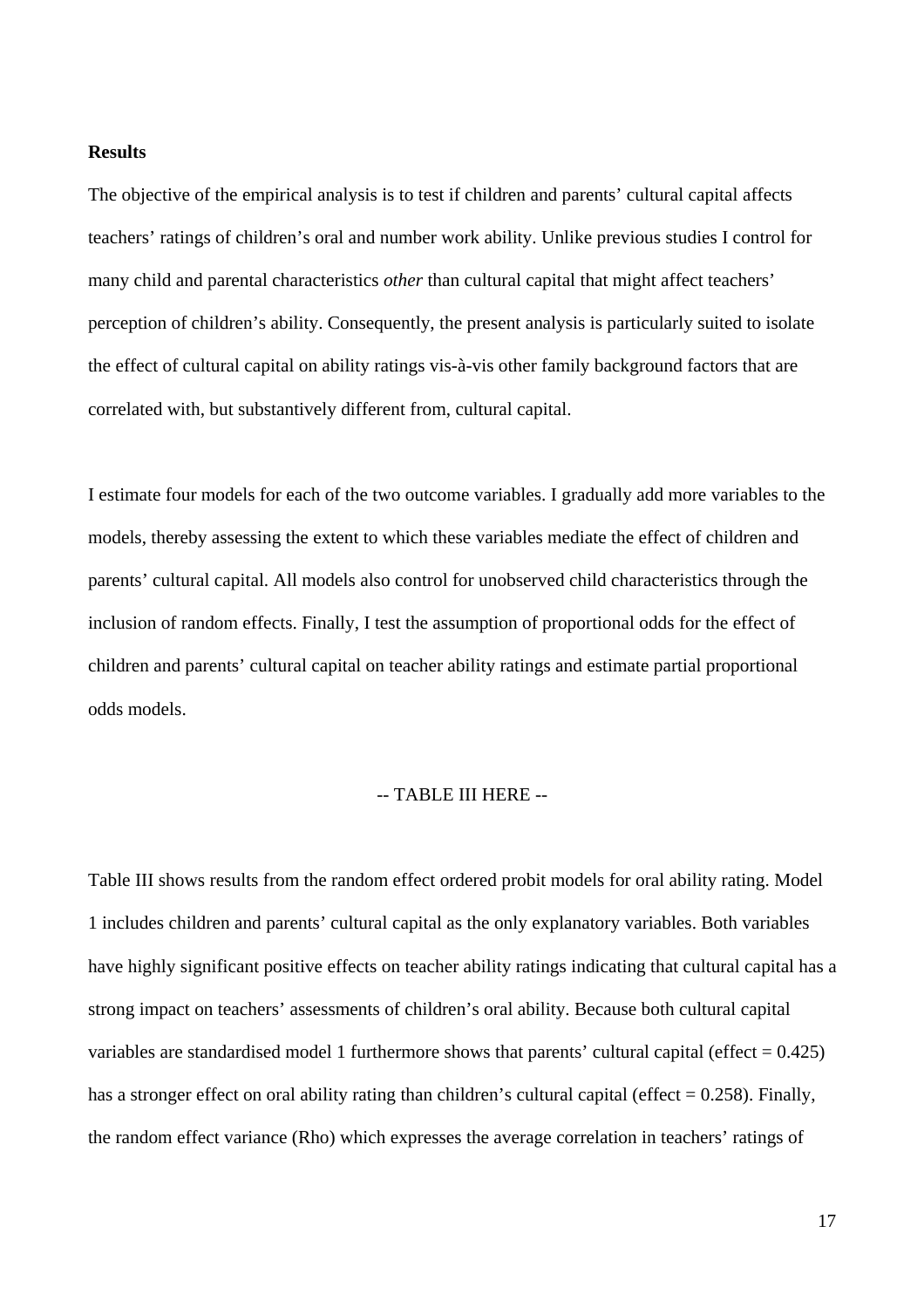children's oral ability at age 7 and 11 is highly significant. The significant random effect shows that unobserved as well as observed child characteristics affect oral ability rating.

Model 2 includes children's math and reading ability. Objectively, teachers' perceptions of children's ability should depend only on children's actual ability. Cultural capital theory hypothesises that this is not the case because, holding constant objective ability, children with cultural capital receive a 'bonus' in the form of an upward bias in teachers' perceptions of their ability. Model 2 shows that, net of math and reading ability, both children and parents' cultural capital have highly significant positive effects on teachers' oral ability ratings. Thus, there is empirical evidence that cultural capital positively affects teachers' assessment of children net of children's objective ability. However, compared to model 1 the effects of cultural capital are much lower when I control for math and reading ability.

Model 3 includes the different child characteristics. Again, I find that the effect of children's cultural capital decreases (from 0.095 to 0.069) but remains highly significant. This result indicates that in the previous models my measure of children's cultural capital also captures the effect of child attributes other than cultural capital whose impact on teachers' ratings of children's oral ability is now explicitly controlled. From the model I also find that both boys and girls' BMI has a highly significant negative effect on oral ability rating. Consequently, independently of their objective math and reading ability, children who are overweight are perceived by teachers as having lower oral ability than children who are of normal weight. Furthermore, while the dummy variables for children's sex, laterality and whether or not they have a squint are not significant, I find that children who stammer, have poor hearing and sight, are misbehaving and who are of higher birth order are perceived by teachers as having lower oral ability. Finally, model 3 also shows that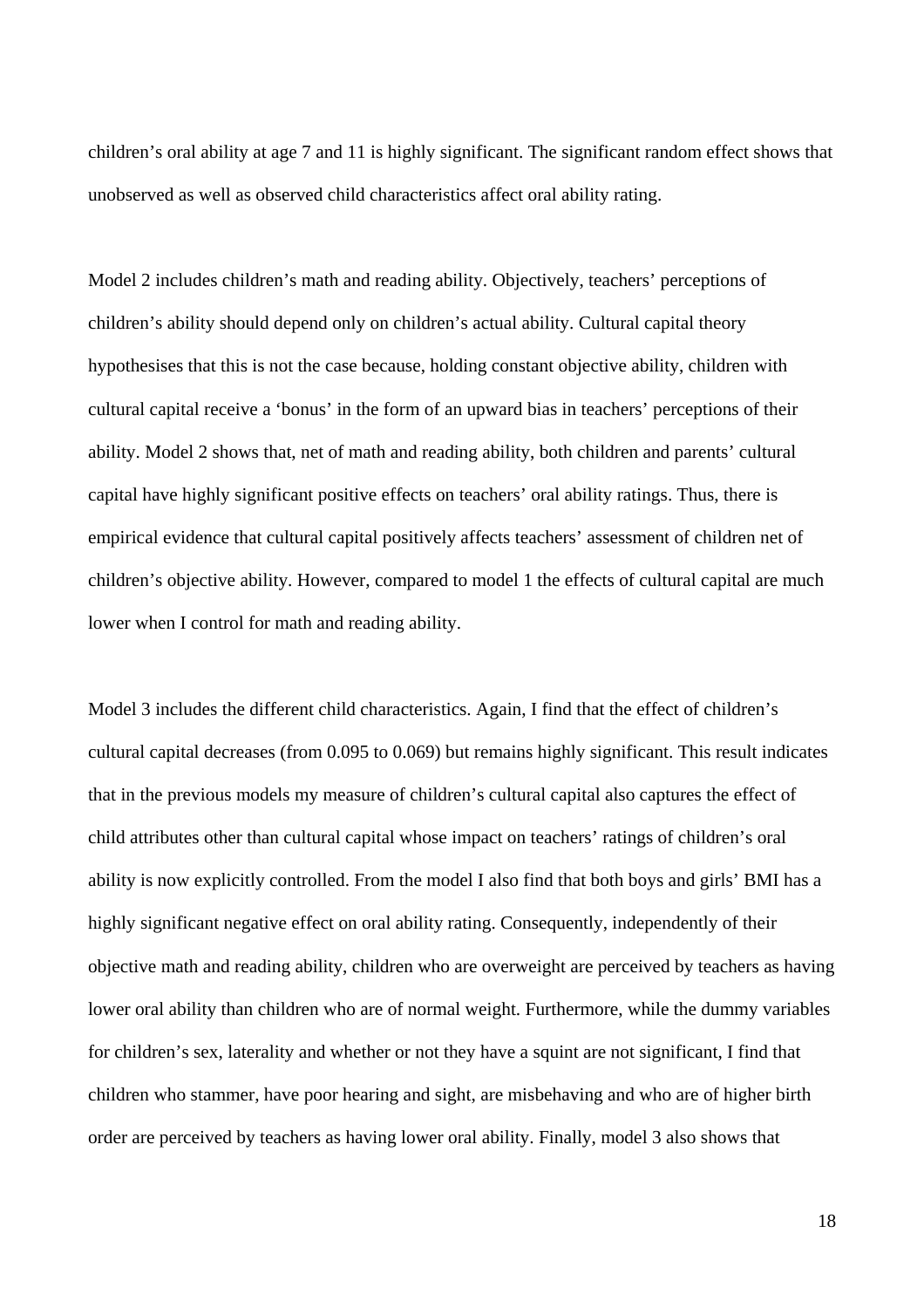children with higher birth weight receive better oral ability ratings than children with lower birth weight. The birth weight effect might capture the influence of other physiological traits which are not properly captured by the other child variables.

Model 4 includes the parental and family background variables. Interestingly, after adding these variables to the model the effect of children's cultural capital on oral ability rating increases from 0.069 to 0.090 and remains highly significant. Apparently, in model 3 I underestimate the effect of children's cultural capital. Compared to model 3, the effect of parents' cultural capital decreases from 0.142 to 0.090 in model 4. This is not surprising given that model 4 includes many more parental characteristics. From model 4 I also find that the effects of children and parents' cultural capital on teachers' ratings of children's oral ability are largely identical (0.090 and 0.096 respectively). The effects of the family background variables are also as anticipated. Children whose fathers are in lower social class positions receive lower oral ability ratings. Furthermore, parents' education and home ownership are positively related to oral ability rating.

# -- TABLE IV HERE --

Table IV shows results for the ordered probit models in which number work rating is the outcome variable. As with oral ability model 1 shows that both children and parents' cultural capital has highly significant positive effects on number work rating. When I add math and reading ability in model 2 I find that the effects of the cultural capital variables decrease considerably but remain highly significant. Consequently, cultural capital appears to affect teachers' perceptions of children's math ability as well as their oral ability. When I control for child characteristics in model 3 I find that parents' cultural capital no longer has any significant effect on math ability rating. This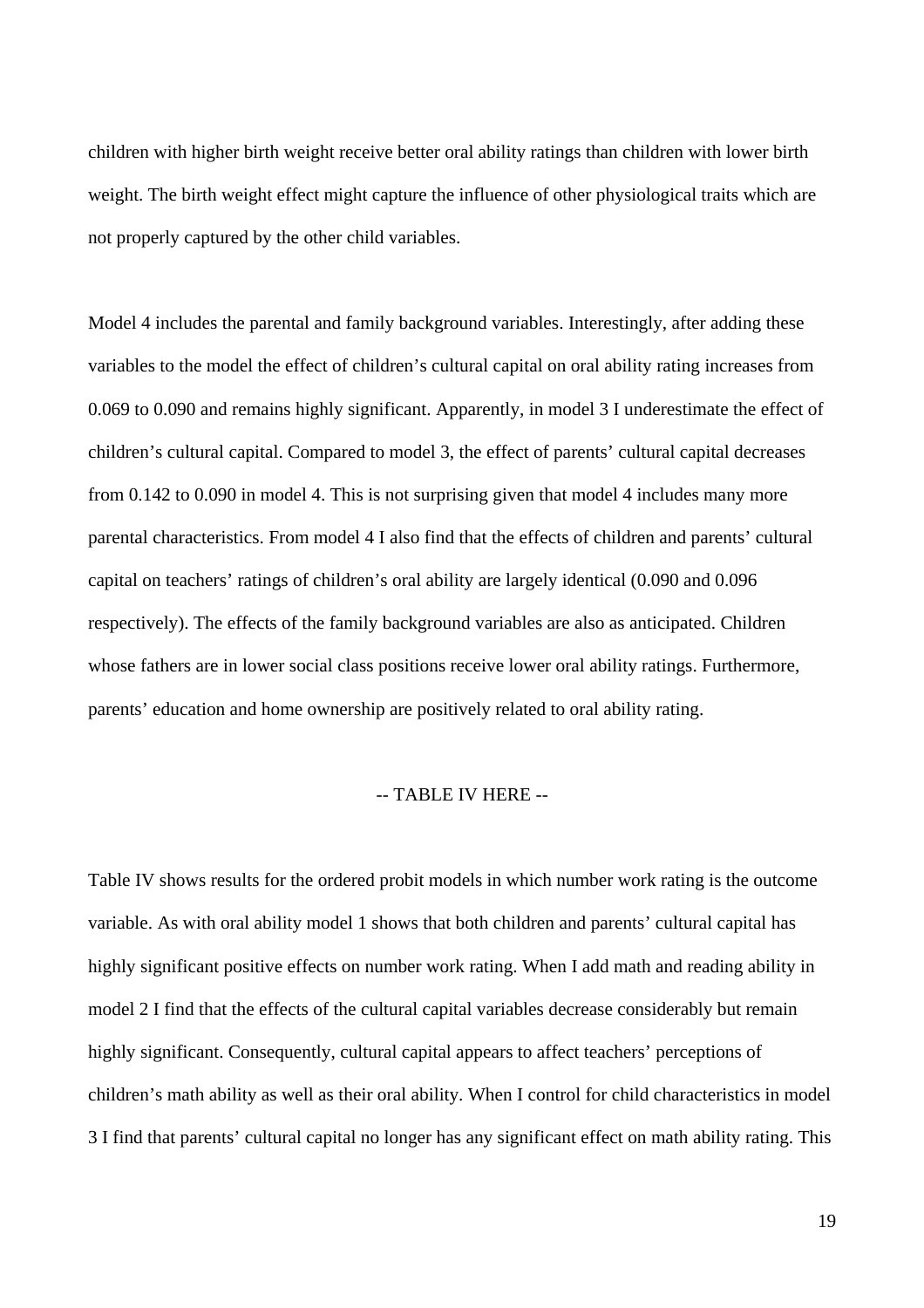finding suggests, as hypothesised, that math ability rating depends principally on child cultural capital and that parents' signalling of the family's cultural status does not benefit children in this regard. In addition, I find that boys with higher BMI receive lower number work rating, as do also, in general, girls, children with sight and hearing impairments and children of higher birth order and with higher BSAG scores. As was also the case for oral ability birth weight has a positive effect on number work ability. Finally, in model 4 I include parental characteristics. When I add these variables to the model the effect of parents' cultural capital remains insignificant and the effect of children's cultural capital increases slightly. Substantively, I find that mother's BMI has a negative impact on teachers' ratings of children's number work ability while mother's education has a positive impact. None of the other parental characteristics are significant.

In summary, there is empirical evidence that, net of objective ability, many child and parental characteristics and unobserved child characteristics, cultural capital has a positive effect on teachers' perceptions of children's ability. This finding supports cultural reproduction theory. Both children and parents' cultural capital affects oral ability ratings while parents' cultural capital does not affect number work rating. As hypothesised, this result indicates that returns to cultural capital are higher for oral ability than for math ability. This finding is not surprising given that children with cultural capital have better opportunity to signal linguistic sophistication and familiarity with 'the rules of the game' when they express themselves orally than when they do math. $2$ 

As the final part of the empirical analysis I test if the effect of cultural capital is constant across the range of the scale teachers use to rate children. I hypothesised that maybe children and parents' cultural capital work particularly strongly at different ends of the rating scale. Theoretically, parents' cultural capital signals to teachers that children come from a cultured family which in turn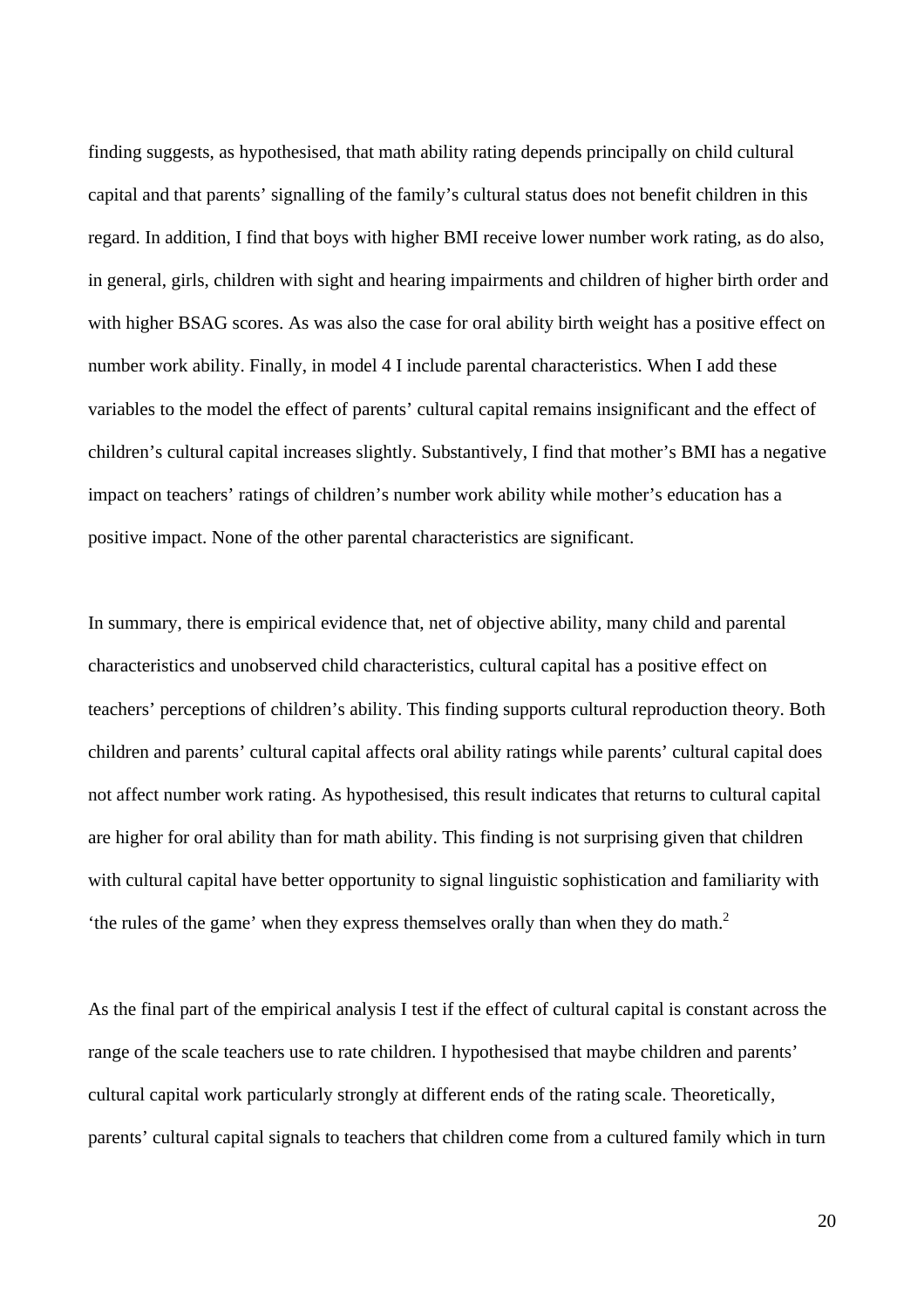has a positive spill over effect on teachers' evaluations of children. Thus, if teachers perceive children to come from a cultured family they might apply a different (i.e. higher minimum) standard when they rate these children's ability. By contrast, children's cultural capital might be particularly effective at the higher ends of the rating scale because children themselves need to 'show off' their cultural capital through the habitus to be perceived by teachers as having exceptional ability.

# -- TABLE V HERE --

The upper part of Table V presents results from tests of proportional odds for the effect of children and parents' cultural capital on oral and number work rating. The test of proportional odds is a test of whether the effect of children and parents' cultural capital is the same across all categories of the ordinal rating scale. Violation of the proportional odds assumption means that the effect is not constant and that I need to estimate separate effects of cultural capital for each threshold in the ordered probit model. The thresholds are the cut points in the ordinal rating scale where teachers shift from a lower to a higher rating category. Since there are five categories in the rating scale the ordered probit model estimates four cut points (for example, in the case of oral ability at age 11 shifts occur from (1) 'very limited' to 'below average'; (2) 'below average' to 'average'; (3) 'average' to 'above average'; and (4) 'above average' to 'exceptional'). The partial proportional odds model which is an alternative to the ordered probit model relaxes the proportional odds assumption by estimating different effects of the cultural capital variables on ability ratings for each cut point (but retains the proportional odds assumption for the other explanatory variables).<sup>3</sup>

From the upper part of Table V I find that, in the case of oral ability, a likelihood ratio (LR) test clearly rejects the proportional odds assumption for both children and parents' cultural capital and,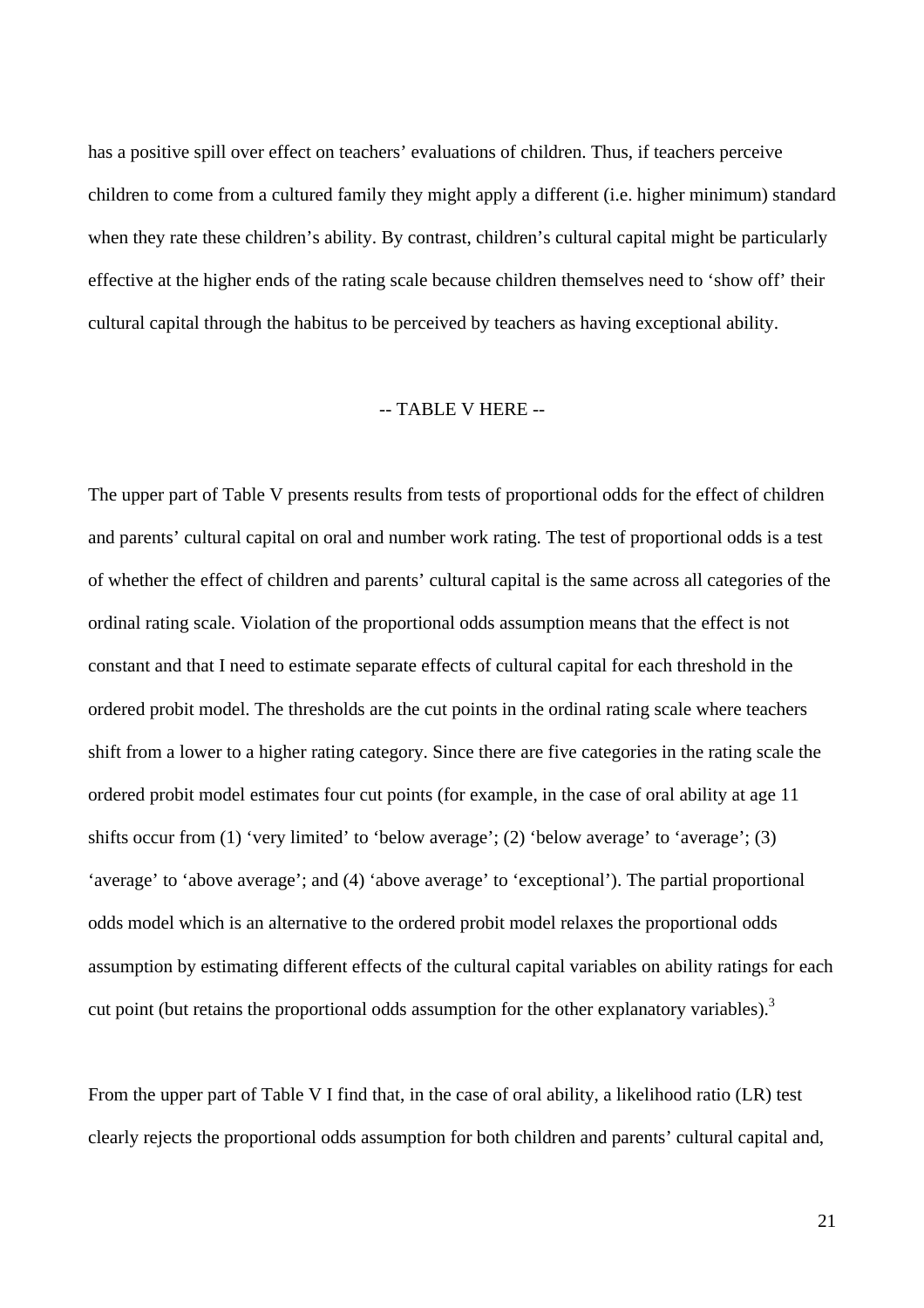in the case of number work ability, the proportional odds assumption is weakly rejected for parents' cultural capital. The lower part of Table V shows the estimated effects of children and parents' cultural capital on oral and math ability ratings from the partial proportional odds models. For oral ability rating I find that children's cultural capital does not have any effect on the probability of moving from the lowest to the second-lowest rating category. In other words, children's cultural capital does not help to distinguish between children whom teachers believe have 'very poor' and 'poor' oral ability. By contrast, children's cultural capital has a highly significant and positive effect on the probability of moving into the higher rating categories. This finding indicates that children's cultural capital is a stronger predictor of oral ability rating at the higher than at the lower end of the rating scale. Theoretically, following Bourdieu this result can be interpreted as suggesting that children's cultural capital is particularly helpful in convincing teachers that children have exceptional rather than average oral ability. Children's cultural capital thus functions as a resource which can be used to signal cultural competence to key gatekeepers in the educational system.

Interestingly, my results for parents' cultural capital from the partial proportional odds model suggest the opposite scenario. Here, I find that parents' cultural capital has a significant positive effect at the lower and middle end of the rating scale but does not have any effect at the top end of the scale; i.e. on the probability of moving from 'above average' (category 4) to 'exceptional' (category 5). Theoretically, this finding indicates that parents with cultural capital signal the family's cultural status to teachers. In doing so, there is a spill over effect on children in the sense that, coming from a 'cultured' family, they are perceived by teachers as generally having higher oral ability level compared to children from 'uncultured' families. Together, my empirical results for oral ability suggest a joint effect of cultural capital in that parents' cultural capital protects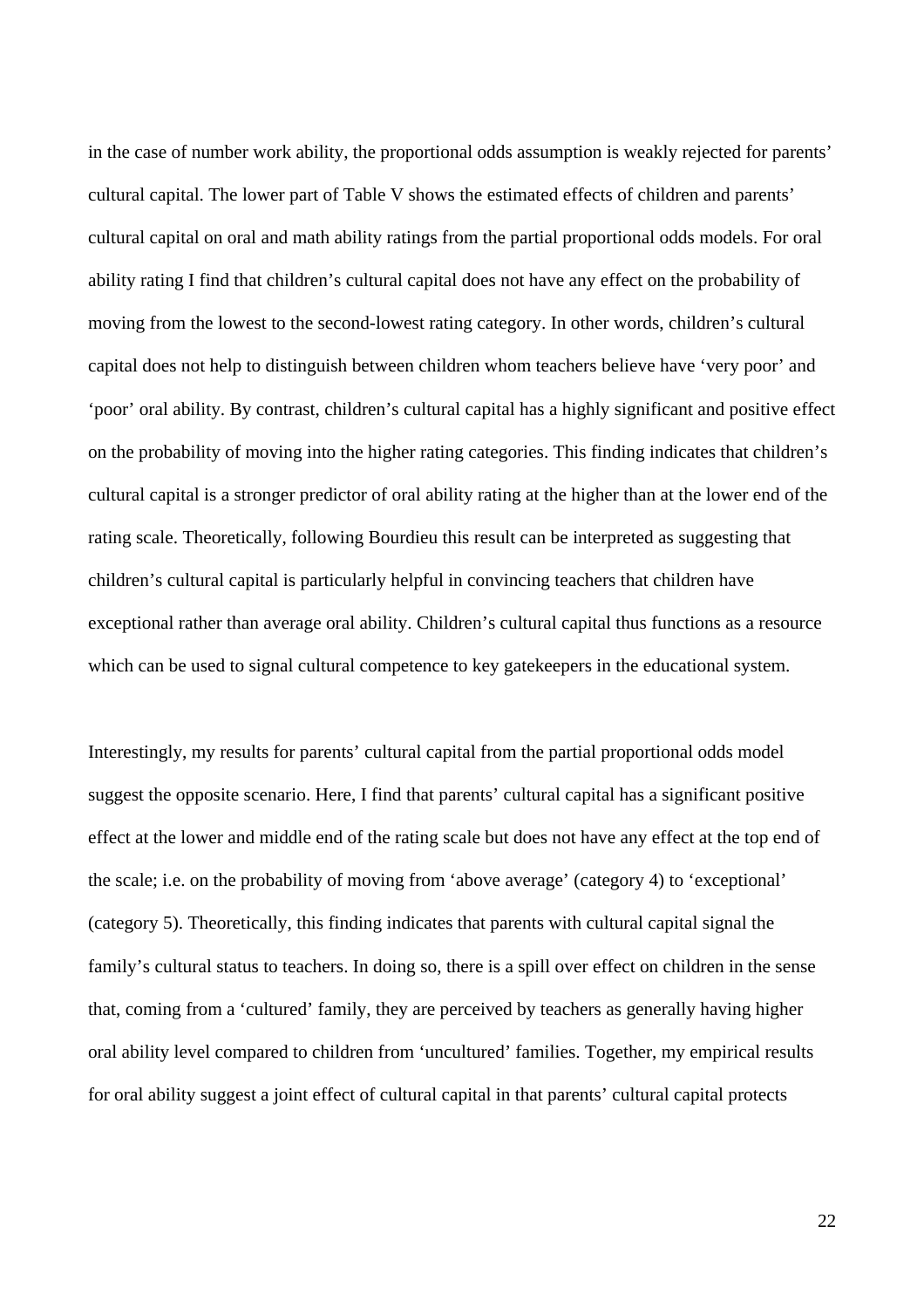children against very low oral ability ratings and children's own cultural capital helps them to be perceived by teachers as exceptionally talented.

My results for number work rating are less outspoken. There is weak evidence that the proportional odds assumption is violated for parents' cultural capital, but the results from the partial proportional odds model does not provide any clear picture. However, as explained above this finding makes sense given that cultural capital has a much stronger effect on oral ability rating than on number work rating.

# **Conclusion**

The aim of this paper has been to test one of the key hypotheses in cultural reproduction theory: that, holding 'everything else' constant, children with high levels of cultural capital are perceived by teachers as more gifted than children with low levels of cultural capital. Little empirical work has been done on this topic so far. Furthermore, existing empirical studies on cultural capital differ substantively in the degree to which they are reasonably able to hold 'everything else' constant. This is a major problem because cultural capital variables potentially act as proxies for child and family characteristics that affect teachers' ratings of children's ability but which are substantively different from cultural capital. Consequently, existing estimates of the effect of cultural capital on teacher ability ratings might be too optimistic.

In the present paper I use extremely rich longitudinal data from the United Kingdom to control for many of the potentially confounding observed and unobserved factors which might affect teachers' perceptions of children but which are substantively different from cultural capital. In addition to cultural capital, I control for children's actual ability, physical appearance, health impairments,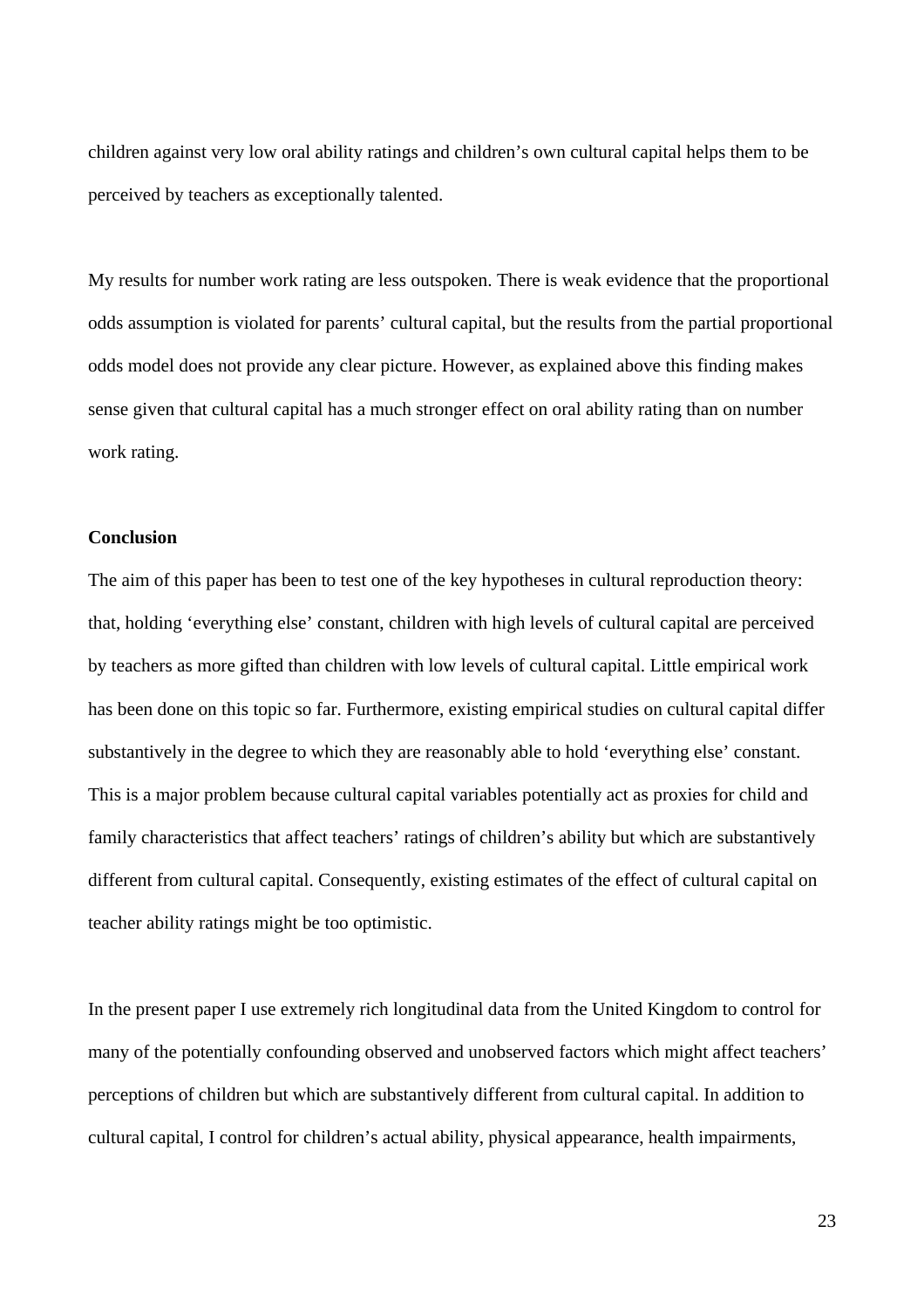social behaviour, family background and unobserved characteristics. This richness of controls means that I am better able to hold 'everything else' constant than previous studies.

In the empirical analysis of teacher's ratings of children's oral and number work ability I find, first, that children's cultural capital has a positive effect on oral and number work rating and, second, that parents' cultural capital affects oral ability rating but not number work rating. Consequently, despite controlling for a rich set of child and family variables and unobserved child characteristics my analysis suggests that cultural capital *does* have an effect on teachers' rating of children's ability. This result is in line with the central argument in cultural reproduction theory that teachers reward students who express familiarity with the dominant cultural codes and who know 'the rules of the game' in the educational system. Moreover, I find that, net of their *actual* ability, many other child characteristics such as BMI, stammer, sight and hearing, sex and birth weight affect teachers' perceptions of children's ability. Some of these characteristics are correlated with children's cultural capital and, had they not been observed, I would have arrived at a too optimistic estimate of the effect of the cultural capital variables. Finally, my analysis of oral ability rating shows that children's cultural capital is particularly effective at the higher end of the rating scale, i.e. by 'pushing' children into the very positive rating categories while parents' cultural capital is particularly effective at the lower end of the rating scale, i.e. by 'protecting' children against very low oral ability ratings.

The present study extends the existing literature on cultural capital by focusing on one of the key mechanisms though which cultural capital is converted into other useful resources: biased teacher evaluations of children's ability. This positive bias translates into favourable treatment and higher grades, both of which factors that help children to succeed in the educational system (Lareau 1987,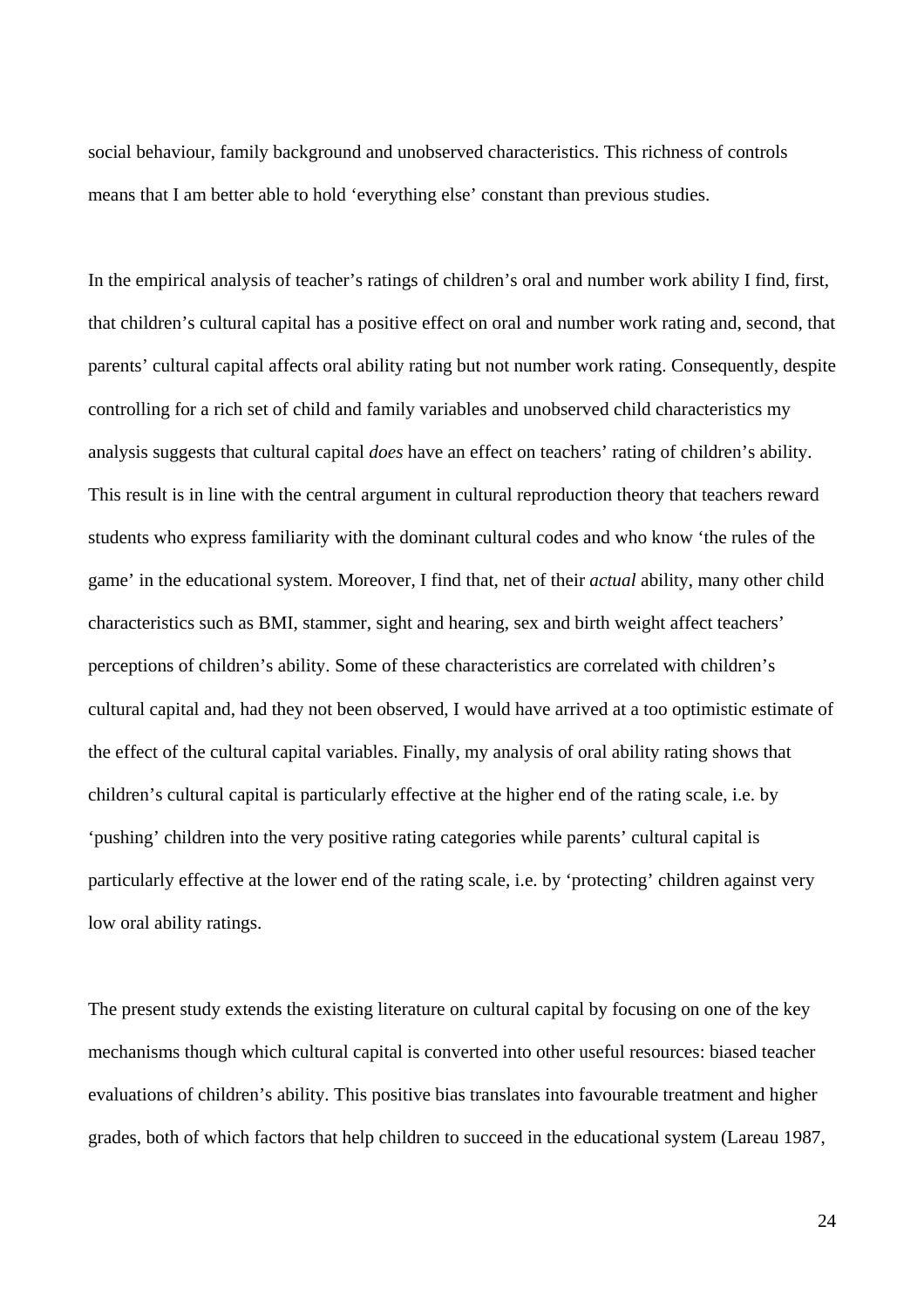2003). The present analysis does not analyse the long-term returns to cultural capital investments but existing studies suggest that these returns exist (e.g. de Graaf and Kalmijn 2001) and are worthwhile studying. Consequently, the long-term returns to cultural capital should be studied further.

A second contribution of the present study is that it demonstrates how parents and children's cultural capital have different but complementary effects on teacher ability ratings. My finding that children's cultural capital helps them to be perceived by teachers as 'exceptional' while parents' cultural capital sets a higher minimum level for how teachers perceive children's ability fits well with Bourdieu's cultural reproduction theory. According to Bourdieu both parents and children seek to maximise returns to cultural capital and they use whichever channels serve this purpose. My analysis suggests that at least two different channels exist. Future research should investigate if similar effects also exist in other countries.

Several important weaknesses in the present analysis should also be acknowledged. First, my empirical operationalisation of children and parents' cultural capital based on reading habits represents one among several possible approaches to measuring cultural capital. The NCDS data does not include indicators of *beaux arts* cultural participation or taste which are more often used to measure cultural capital. However, Dumais (2006) uses *beaux arts* indicators of cultural capital and finds only small effects of these indicators on teacher ability ratings. She speculates that the dimensions of cultural capital captured by *beaux arts* indicators are less important when children are young. Consequently, my operationalisation of cultural capital based on reading behaviour might be more relevant.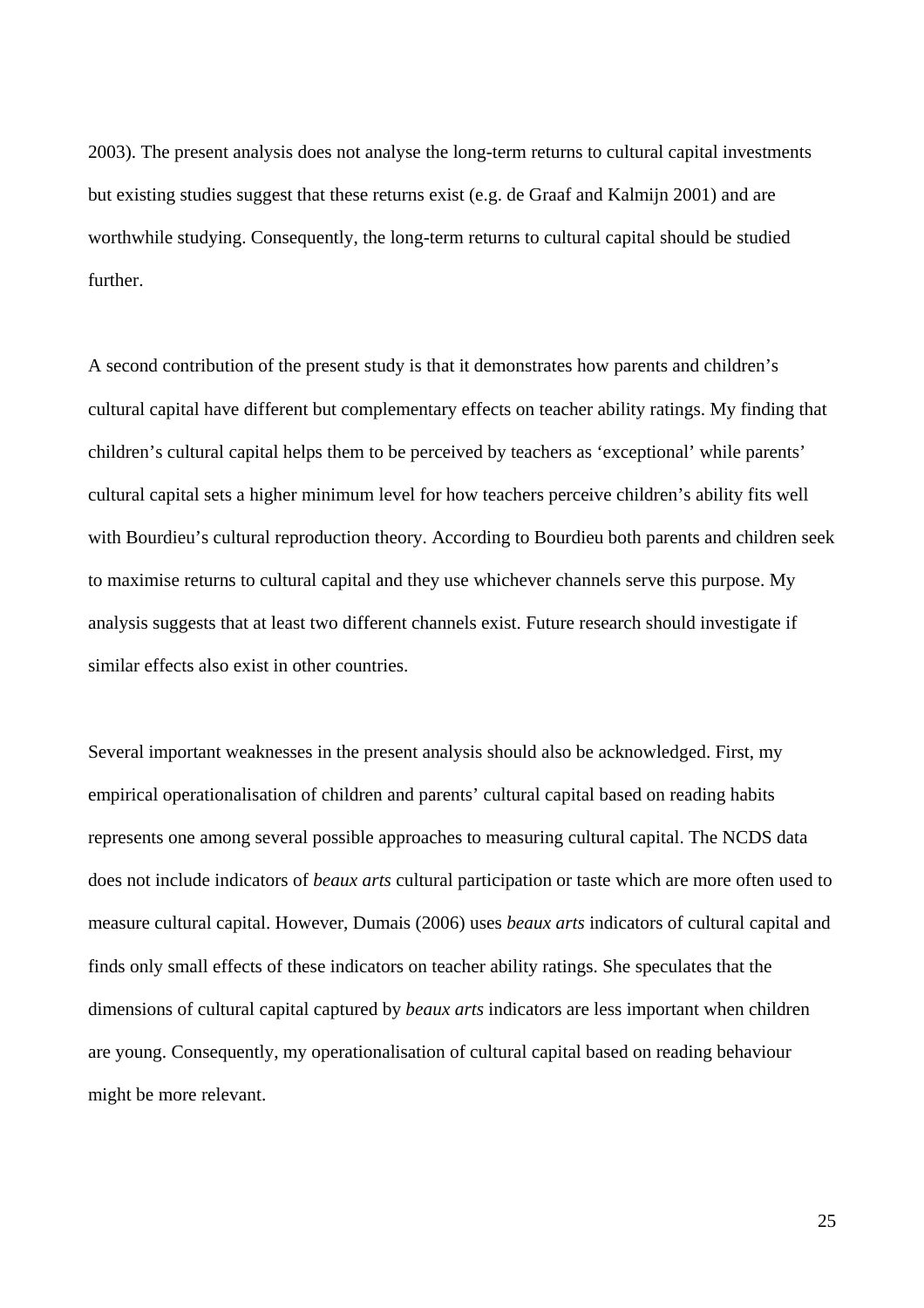Second, due to limitations in the NCDS it was not possible to include teacher characteristics in the analysis. Obviously, teacher characteristics such as sex, age, experience, family background and attitudes are important factors for explaining how teachers perceive children. This limitation means that an important source of variation in teacher ability ratings remains unexplored in this paper.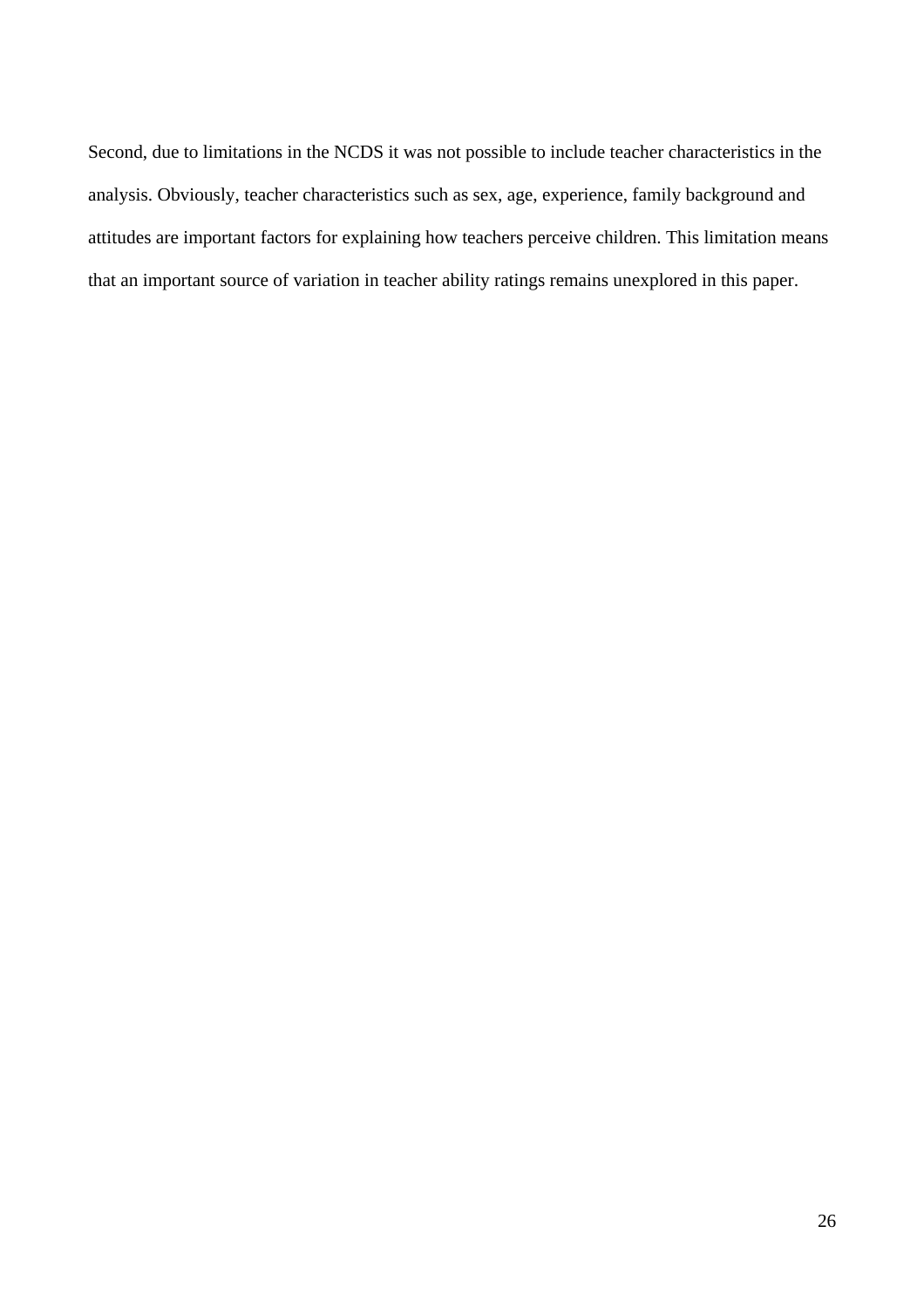# **Notes**

- 1. A fixed effect ordered logit approach (Ferrer-i-Carbonell and Frijter 2004) would have been preferable. However, since I do not have repeated observations on parents and children's cultural capital the fixed effect approach is unfeasible because the effect of the cultural capital variables is subsumed into the fixed effect and cannot be estimated.
- 2. The NCDS also includes two dummy variables measuring teachers' evaluations of whether children have difficulties with speech and English at age 7 and 11 ( $1 = yes$ ,  $0 = no$ ). I do not include these variables in the analysis because they relate less directly to cultural capital and because, being binary, they contain less information than the ordinal variables used in the analysis. I have, however, run (binary) probit models similar to the ones reported in Tables III and IV and I get approximately the same results as those reported in the empirical analysis.
- 3. I might also have tested the proportional odds assumptions for the other explanatory variables in the model. However, because the other explanatory variables are of less substantive interest and because the statistical model would then become very complex I chose to maintain the proportional odds assumption for these variables.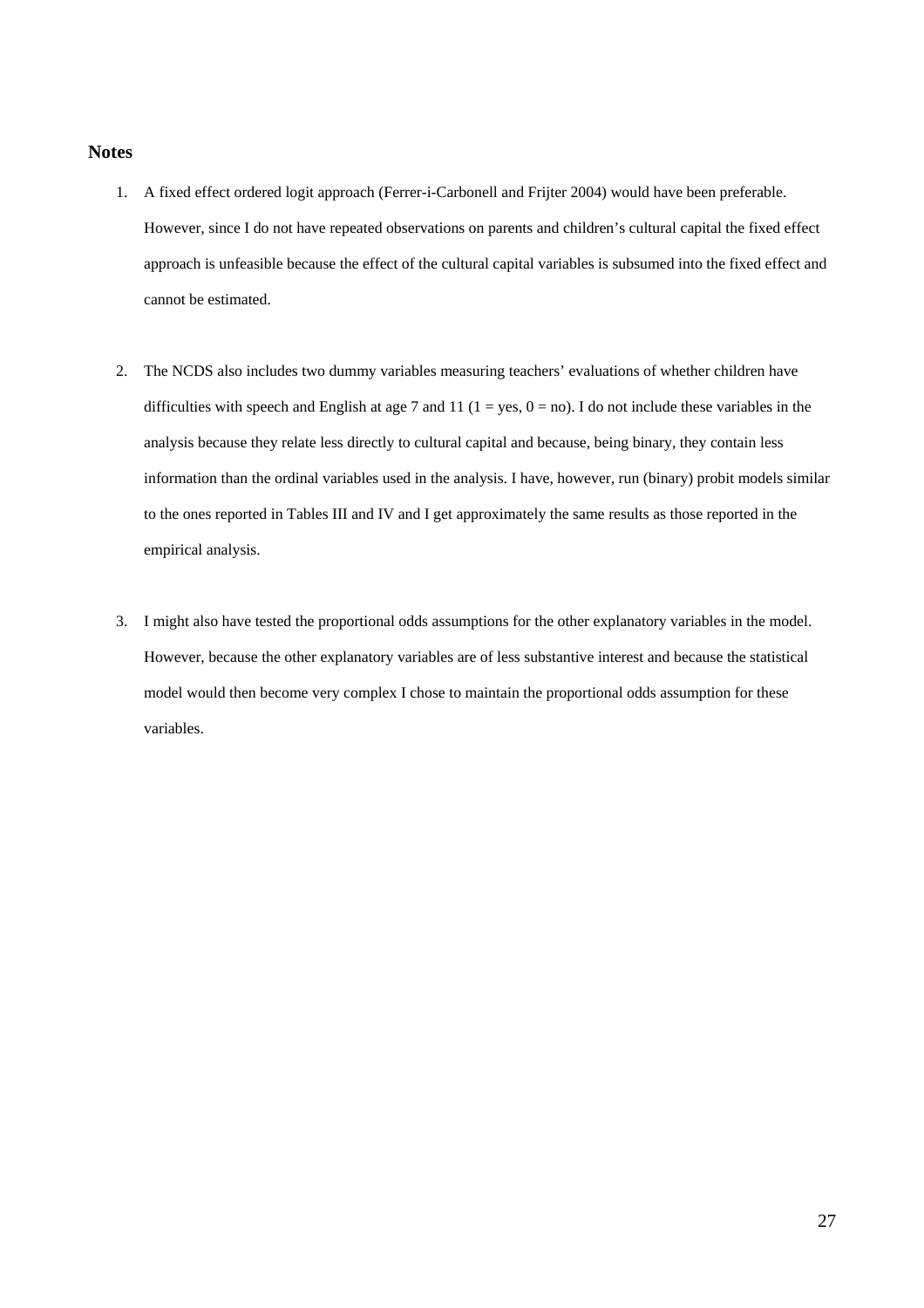#### **Bibliography**

- **Agresti, A.** 2002 *Categorical Data Analysis,* New York: Wiley and Sons.
- **Aschaffenburg, K. and Maas, I.** 1997 'Cultural and Educational Careers: The Dynamics of Social Reproduction', *American Sociological Review* 62: 573-87.
- **Behrman, J. R. and Rosenzweig, M. R.** 2004 'Returns to Birthweight', *Review of Economics and Statistics* 86(2): 586-601.
- **Bourdieu, P.** 1977 *Reproduction in Education, Society, Culture,* Beverly Hills, CA: Sage.
- **Bourdieu, P.** 1984 *Distinction. A Social Critique of the Judgement of Taste,* Cambridge, Mass.: Harvard University Press.
- **Bourdieu, P.** 1986 'The Forms of Capital', in J. G. Richardson (ed.) *Handbook of Theory and Research in the Sociology of Education*, New York: Greenwood Press.
- **Bourdieu, P. and Passeron, J.-C.** 1990 *Reproduction in Education, Society and Culture,* London: Sage.
- **Cheung, S. Y. and Andersen, R.** 2003 'Time to Read: Family Resources and Educational Outcomes in Britain', *Journal of Comparative Family Studies* 34: 413-33.
- **Crook, C. J.** 1997 *Cultural Practices and Socioeconomic Attainment: The Australian Experience,* Westport, CN: Greenwood Press.
- **De Graaf, N. D., de Graaf, P. M. and Kraaykamp, G.** 2000 'Parental Cultural Capital and Educational Attainment in the Netherlands: A Refinement of the Cultural Capital Perspective', *Sociology of Education* 73: 92-111.
- **de Graaf, P. M.** 1986 'The impact of financial and cultural resources on educational attainment in the Netherlands', *Sociology of Education* 59: 237-46.
- **de Graaf, P. M. and Kalmijn, M.** 2001 'Trends in the Intergenerational Transmission of Cultural and Economic Status', *Acta Sociologica* 44(1): 51-66.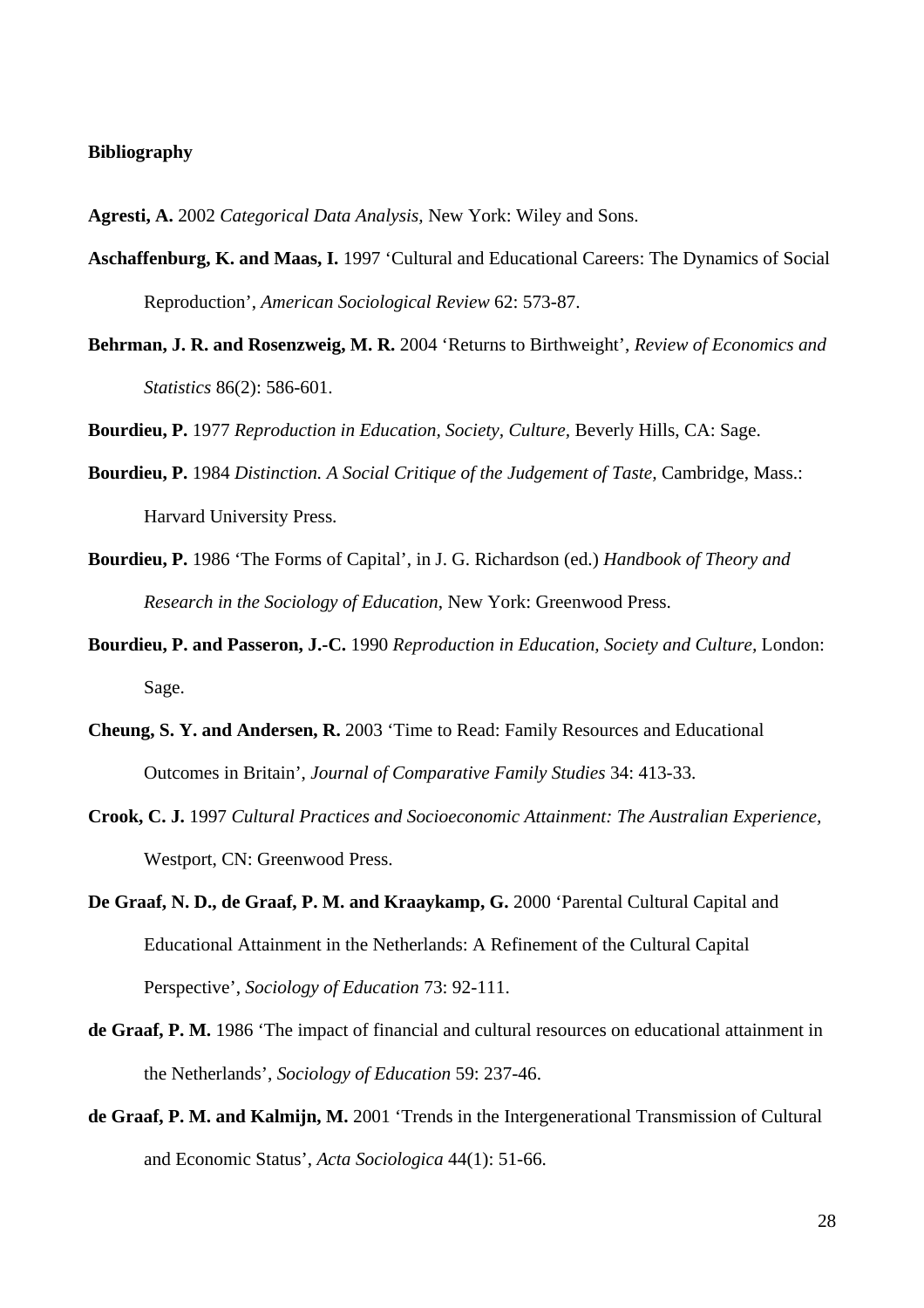- **DiMaggio, P.** 1982 'Cultural Capital and School Success: The Impact of Status Culture Participation on the Grade of U.S. High School Students', *American Sociological Review* 47: 189-201.
- **Downey, D. B.** 1995 'When bigger is not better: Family size, parental resources, and children's educational performance', *American Sociological Review* 60: 746-61.
- **Downey, D. B. and Pribesh, S.** 2004 'When Race Matters: Teachers' Evaluations of Students' Classroom Behavior', *Sociology of Education* 77: 267-82.
- **Dumais, S. A.** 2002 'Cultural Capital, Gender, and School Success: The Role of Habitus', *Sociology of Education* 75: 44-68.
- **Dumais, S. A.** 2006 'Early childhood cultural capital, parental habitus, and teachers' perceptions', *Poetics* 34: 83-107.
- **Eitle, T. M. and Eitle, D. J.** 2002 'Race, Cultural Capital, and the Educational Effects of Participation in Sports', *Sociology of Education* 75: 123-46.
- **Farkas, G.** 2003a 'Racial Disparities and Discrimination in Education: What Do We Know, How Do We Know It, and What Do We Need to Know', *Teacher College Record* 105(6): 1119- 46.
- **Farkas, G.** 2003b 'Cognitive Skills and Noncognitive Traits and Behaviors in Stratfication Processes', *Annual Review of Sociology* 29: 541-62.
- Farkas, G., Grobe, R. P., Sheehan, D. and Shuan, Y. 1990 'Cultural resources and school success: Gender, ethnicity, and poverty groups within an urban school district', *American Sociological Review* 55: 127-42.
- Ferrer-i-Carbonell, A. and Frijter, P. 2004 'How important is methodology for the estimates of the determinants of happiness?', *Economic Journal* 114: 641-59.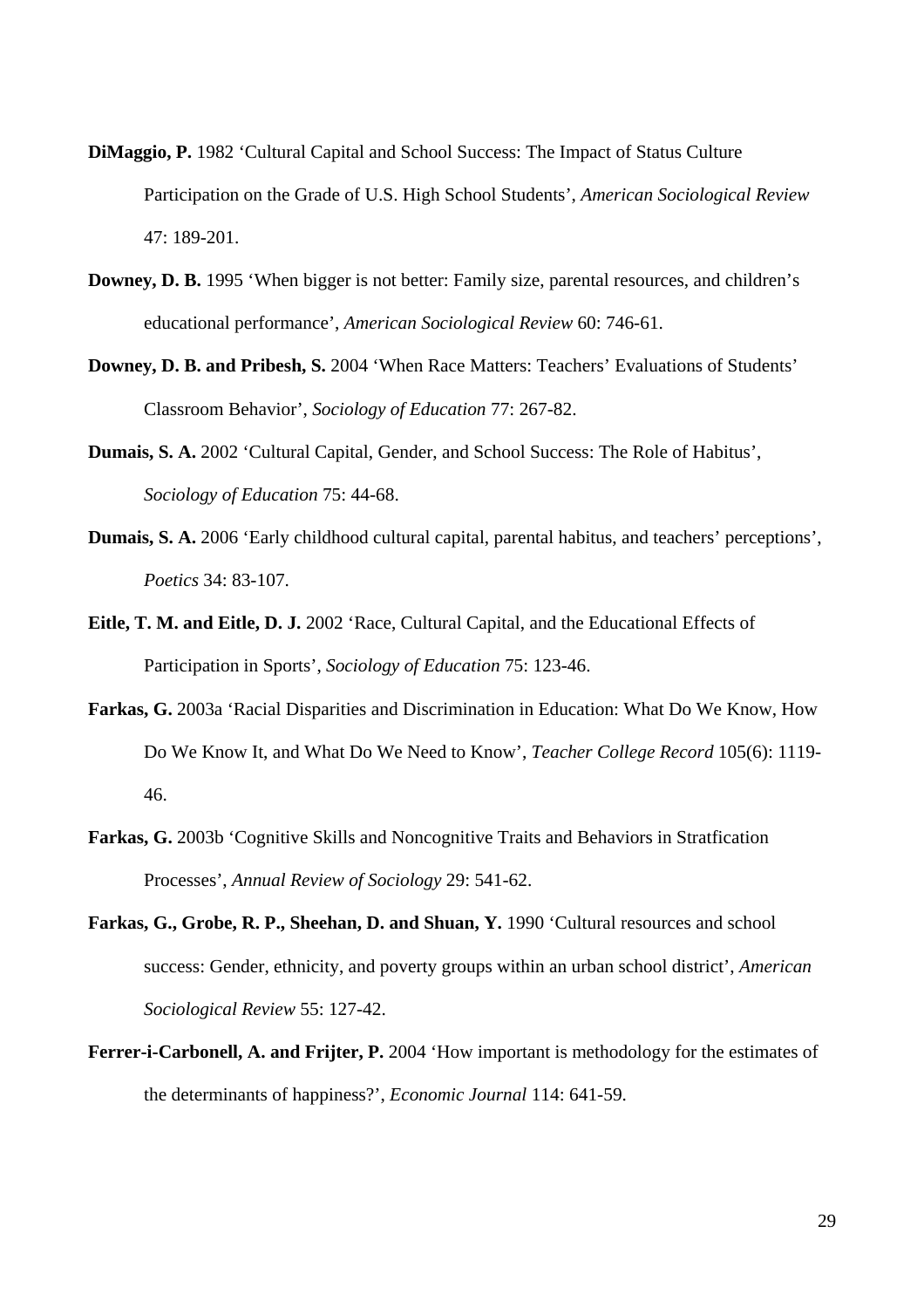- **Ganzeboom, H. B. G.** 1982 'Explaining Differential Participation in High-Cultural Activities A Confrontation of Information-Processing and Status-Seeking Theories'' in W. Raub (ed.) *Theoretical Models and Empirical Analyses*, Utrecht: E.S. Publications.
- Gatrell, A. C., Popay, J. and Thomas, C. 2004 'Mapping the determinants of health inequalities in social space: can Bourdieu help us', *Health & Place* 10(3): 245-57.
- **Georg, W.** 2004 'Cultural Capital and Social Inequality in the Life Course', *European Sociological Review* 20(4): 333-44.
- **Kalmijn, M. and Kraaykamp, G.** 1996 'Race, Cultural Capital, and Schooling: An Analysis of Trends in the United States', *Sociology of Education* 69: 22-34.
- **Kingston, P. M.** 2001 'The Unfulfilled Promise of Cultural Capital Theory', *Sociology of Education* Extra Issue: 88-99.
- **Lamont, M. and Lareau, A.** 1988 'Cultural Capital: Allusions, Gaps and Glissandos in Recent Theoretical Developments', *Sociological Theory* 6: 153-68.
- **Lareau, A.** 1987 'Social Class Differences in Family-School Relationships: The Importance of Cultural Capital', *Sociology of Education* 60: 73-85.
- **Lareau, A.** 2003 *Unequal Childhoods. Class, Race, and Family Life,* Berkeley: University of California Press.
- **Lareau, A. and Horvat, E. M.** 1999 'Moments of Social Inclusion and Exclusion. Race, Class, and Cultural Capital on Family-School Relationships', *Sociology of Education* 72: 37-53.
- **Lareau, A. and Weininger, E. B.** 2004 'Cultural Capital in educational research: A critical assessment', in D. L. Swartz and V. L. Zolberg (eds.) *After Bourdieu. Influence, Critique, Elaboration*, Dordrecht: Kluwer Academic Publishers.
- **Mercy, J. A. and Steelman, L. C.** 1982 'Family Influence on the Intellectual Attainment of Children', *American Sociological Review* 47: 532-42.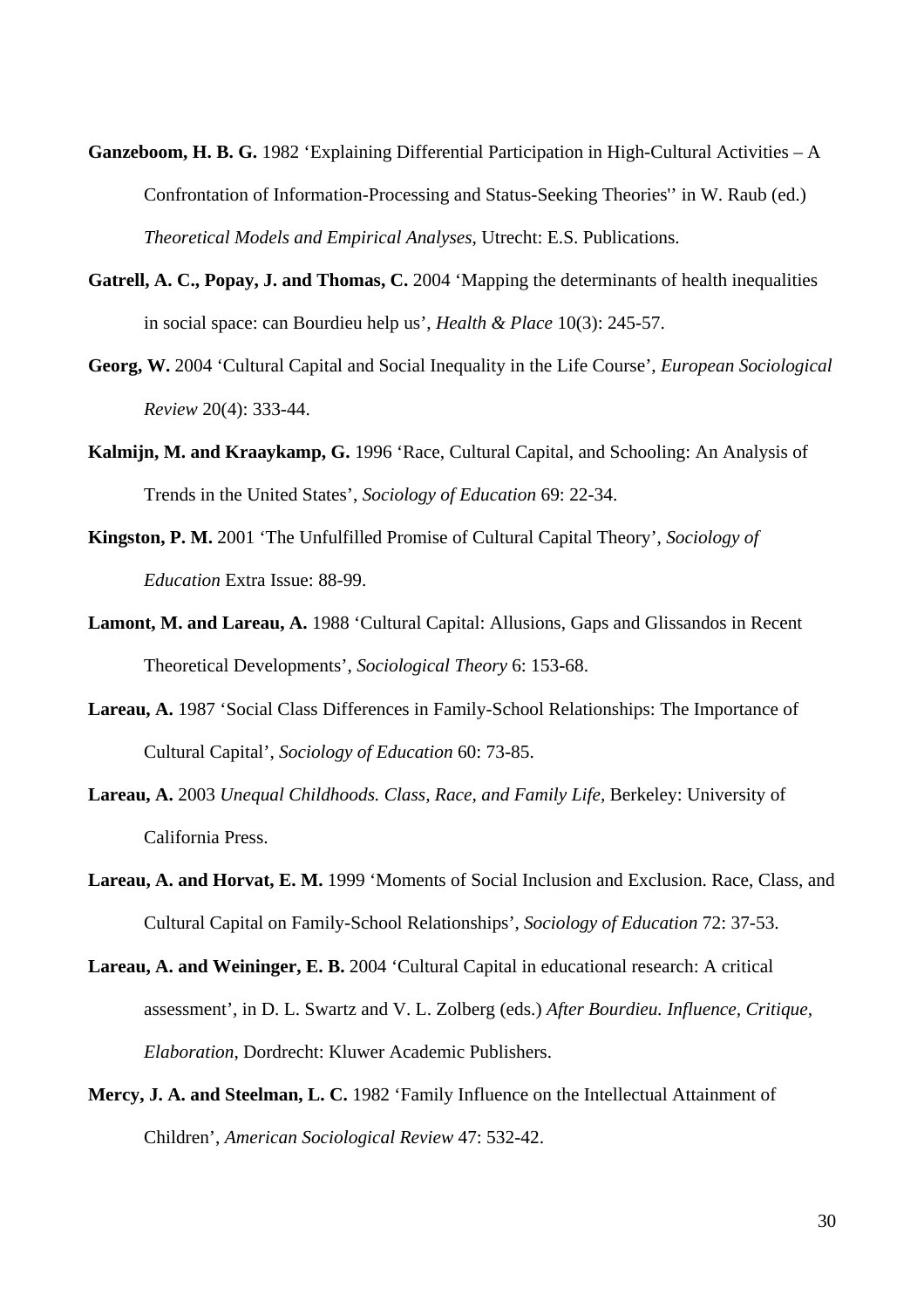- **Oates, G. L. St. C.** 2003 'Teacher-Student Racial Congruence, Teacher Perceptions, and Test Performance', *Social Science Quarterly* 84(3): 508-25.
- **Peterson, B. and Harrell Jr., F. E.** 1990 'Partial Proportional Odds Models for Ordinal Response Variables', *Applied Statistics* 39(2): 205-17.
- **Plewis, I., Caldergood, L., Hawkes, D. and Nathan, G.** 2004 *National Child Development Study and 1970 British Cohort Study Technical Report,* London: Centre for Longitudinal Studies, Institute of Education, University of London.
- **Robinson, R. V. and Garnier, M. A.** 1985 'Class Reproduction among Men and Women in France: Reproduction Theory on Its Home Ground', *American Journal of Sociology* 91(2): 250-80.
- **Roscigno, V. J. and Ainsworth-Darnell, J. W.** 1999 'Race, Cultural Capital, and Educational Resources: Persistent Inequalities and Achievement Returns', *Sociology of Education* 72: 158-78.
- **Stott, D. H.** 1969 *The social-adjustment of children: Manual to the Bristol Social-Adjustment scale,* London: University of London Press.

**Sullivan, A.** 2001 'Cultural Capital and Educational Attainment', *Sociology* 35(4): 893-912.

- **Sullivan, A.** 2002 'Bourdieu and Education: How Useful is Bourdieu's Theory for Researchers?', *The Netherlands' Journal of Social Sciences* 38(2): 144-66.
- Takei, Y., Johnson, M. P. and Clark, M. E. 1998 'Academic Achievement and Impression Management as Factors in the Grading of White Junior High Pupils', *Sociological Perspectives* 41(1): 28-47.
- **van de Werfhorst, H. G. and Hofstede, S.** 2007 'Cultural Capital or Relative Risk Aversion? Two Mechanisms for Educational Inequality Compared', *British Journal of Sociology* 58: 391- 415.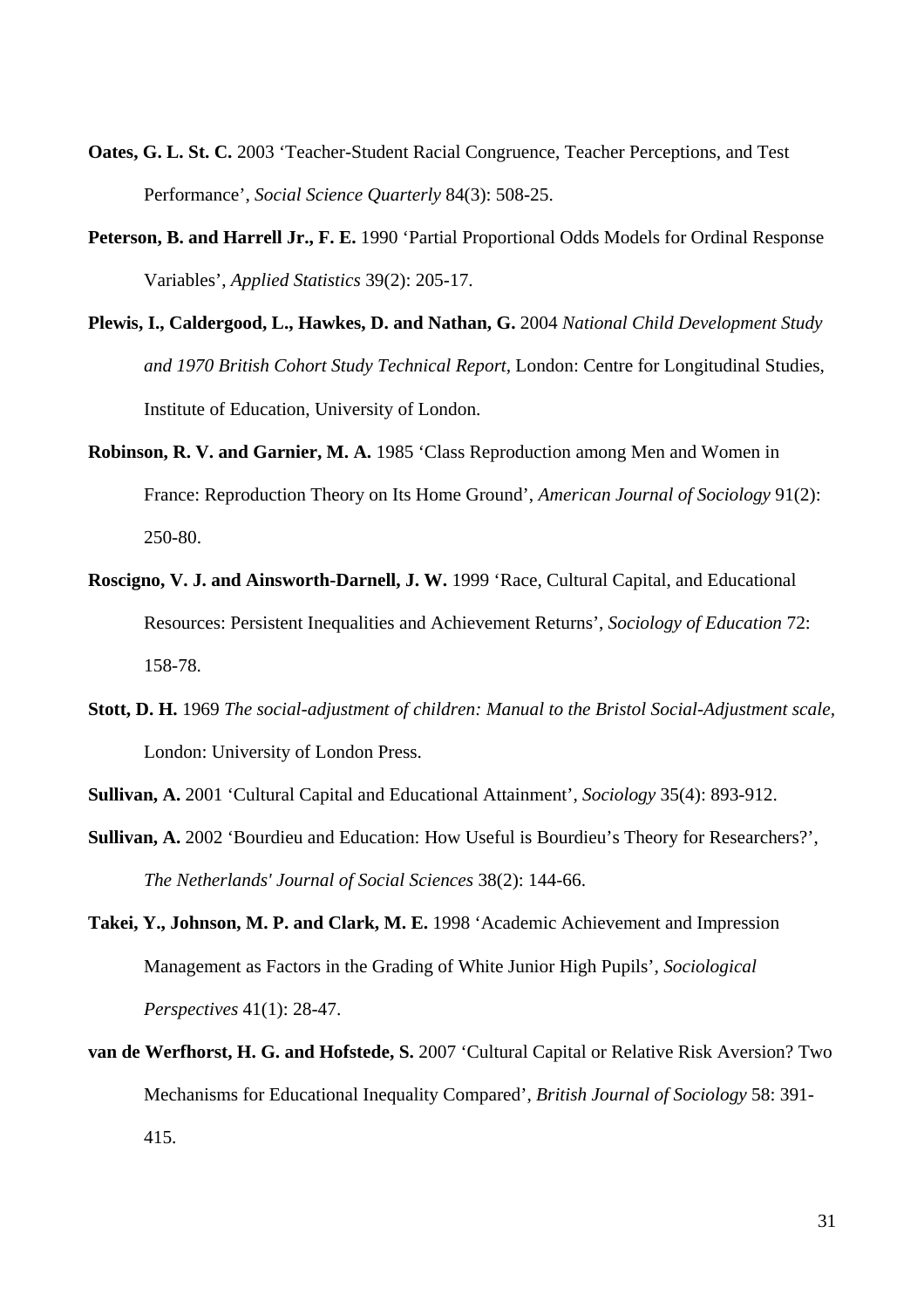- van de Werfhorst, H. G., Sullivan, A. and Cheung, S. Y. 2003 'Social Class, Ability and Choice of Subject in Secondary and Tertiary Education in Britain', *British Educational Research Journal* 29(1): 41-62.
- **Wong, R. S.-K.** 1998 'Multidimensional Influences of Family Environment in Education: The Case of Socialist Czechoslovakia', *Sociology of Education* 71: 1-22.
- **Wooldridge, J. M.** 2002 *Econometric Analysis of Cross-Section and Panel Data,* Cambridge, MA: MIT Press.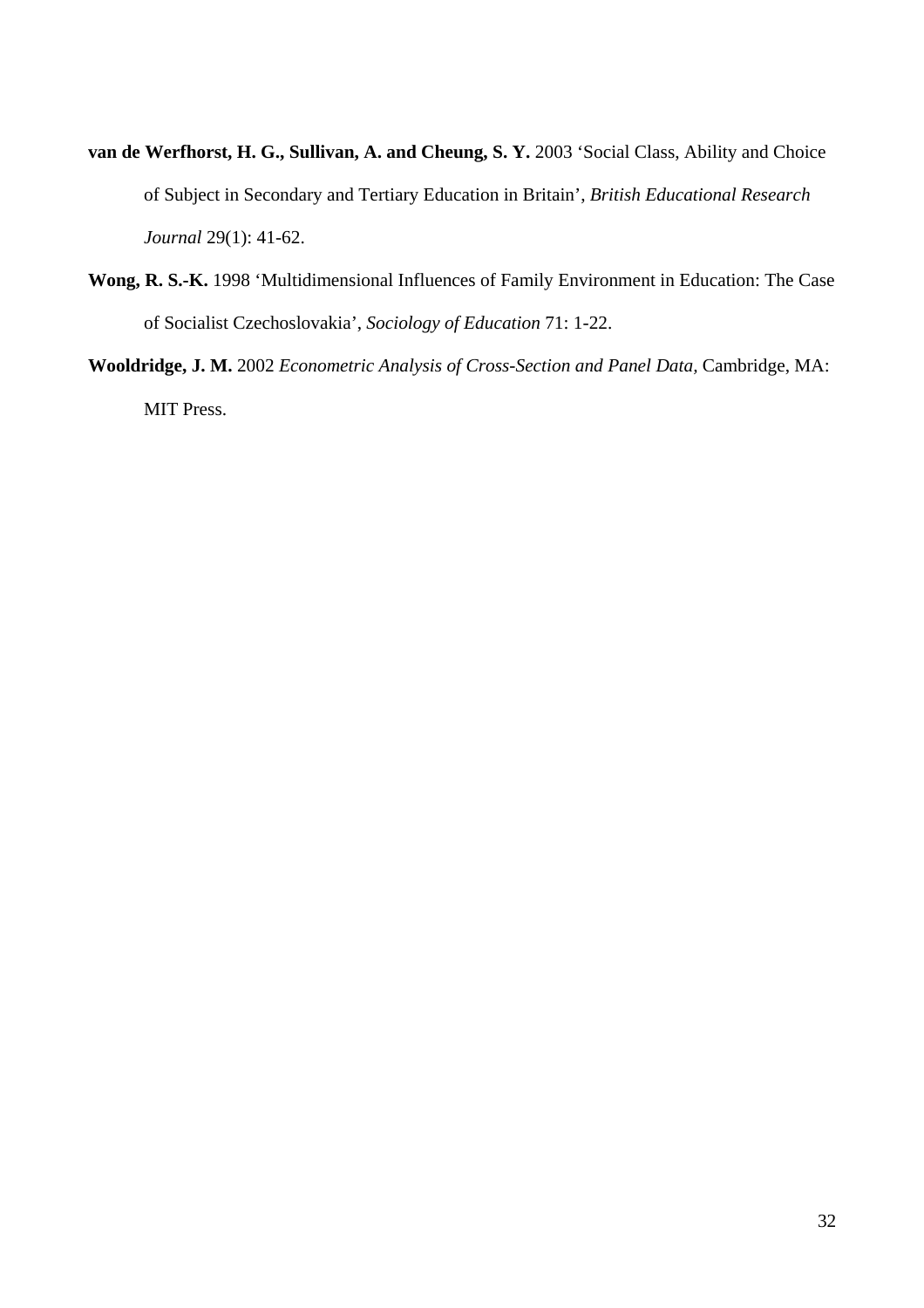| <b>Lable 1.</b> Leather Straing of statent Strain and hamber work dollary. Let cent |       |          |  |
|-------------------------------------------------------------------------------------|-------|----------|--|
|                                                                                     | Age 7 | Age $11$ |  |
| Oral ability:                                                                       |       |          |  |
| Very poor ability/Very limited                                                      | 4.0   | 2.2      |  |
| Below average/Below average                                                         | 17.6  | 19.9     |  |
| Average ability/Average                                                             | 52.8  | 54.9     |  |
| Good vocabulary/Above average                                                       | 14.5  | 20.5     |  |
| Expresses well/Exceptional                                                          | 11.1  | 2.5      |  |
| N                                                                                   | 15017 | 14095    |  |
| <b>Number work:</b>                                                                 |       |          |  |
| Little ability/Very limited                                                         | 3.9   | 5.2      |  |
| Slow learner/Below average                                                          | 31.6  | 32.4     |  |
| Average ability/Average                                                             | 43.6  | 37.7     |  |
| Good ability/Above average                                                          | 17.8  | 20.7     |  |
| Very quick learner/Exceptional                                                      | 3.1   | 4.0      |  |
| N                                                                                   | 15013 | 14073    |  |

**Table I:** *Teacher's rating of student's oral and number work ability. Per cent*

*Note*: Labels on the left-hand side of '/' in column 1 refer to age 7 and entries on the right-hand side refer to age 11.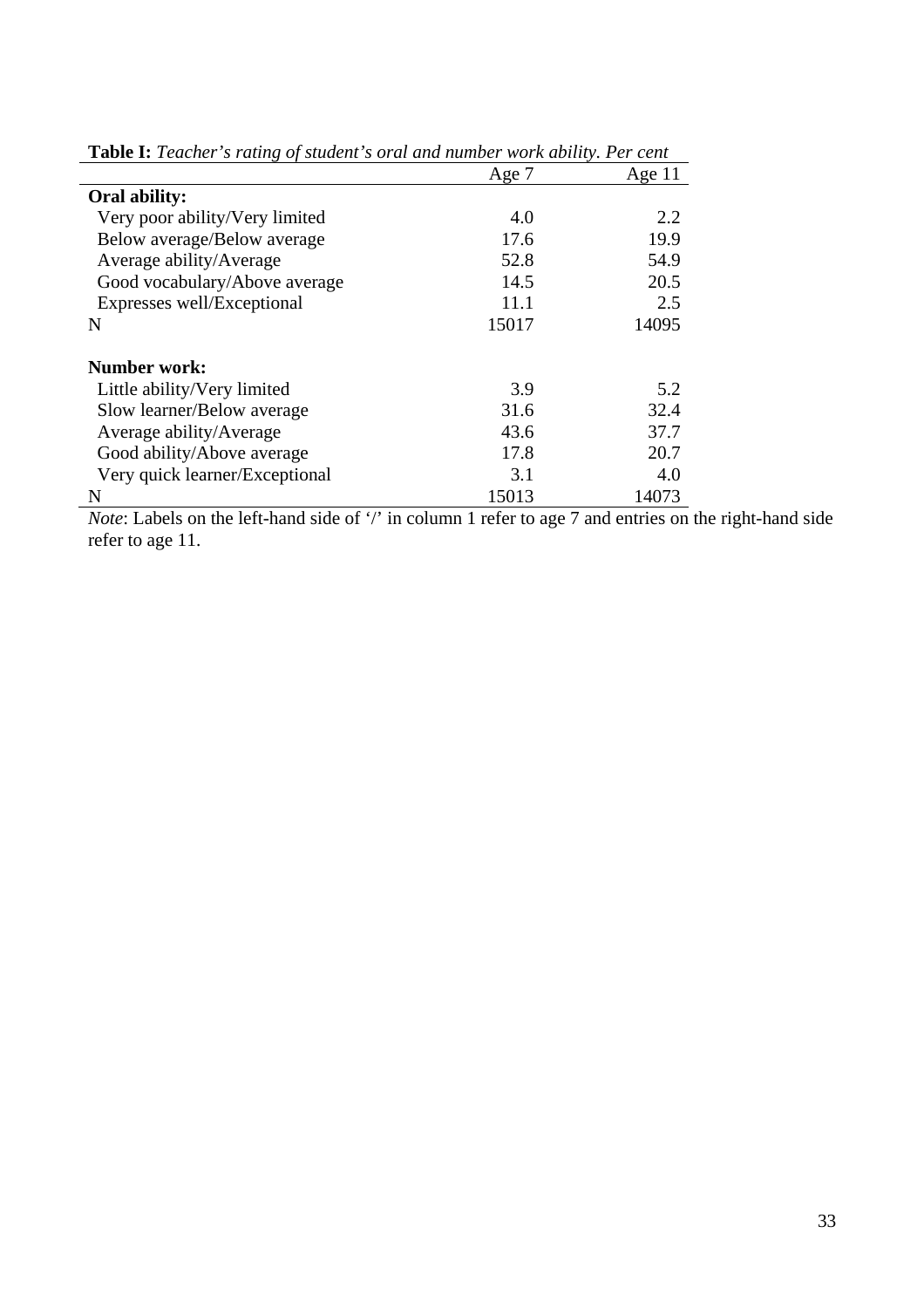|                                                 | Age 7          | Age $11$      |
|-------------------------------------------------|----------------|---------------|
| Child's cultural capital <sup>a</sup>           |                | 0(1.000)      |
| Parents' cultural capital <sup>a</sup>          | 0(1.000)       |               |
|                                                 |                |               |
| Math ability                                    | 0(1.000)       | 0(1.000)      |
| Reading ability                                 | 0(1.000)       | 0(1.000)      |
|                                                 |                |               |
| <b>BMI</b> boys                                 | 7.001 (7.996)  | 7.290 (8.765) |
| <b>BMI</b> girls                                | 6.454 (7.902)  | 6.956(8.871)  |
| Child's sex $(=\text{girl})^a$                  | 0.483(0.500)   |               |
| Squint                                          | 0.055(0.227)   | 0.050(0.217)  |
| Left-handed                                     | 0.081(0.273)   | 0.077(0.266)  |
| <b>Stammer</b>                                  | 0.009(0.092)   | 0.034(0.181)  |
| Glasses                                         | 0.049(0.217)   | 0.082(0.275)  |
| Sight, right eye                                | 1.293 (0.849)  | 1.434(1.205)  |
| Hearing, right ear                              | 0(1.000)       | 0(1.000)      |
| Birth order                                     | 2.258 (1.586)  | 1.956 (1.096) |
| <b>BSAG</b> score                               | 8.816 (8.875)  | 8.497 (8.987) |
| Birth weight in kg. <sup>a</sup>                | 3.295 (0.579)  |               |
| Missing data on birth weight <sup>a</sup>       | 0.0957(0.294)  |               |
| Mother's BMI <sup>a</sup>                       | 23.867 (3.977) |               |
| Father's BMI <sup>a</sup>                       | 24.741 (3.157) |               |
| Family size <sup>a</sup>                        | 3.460(1.834)   |               |
| Missing data on family size <sup>a</sup>        | 0.383(0.486)   |               |
| Father's social class                           |                |               |
| Professional                                    | 0.040(0.197)   | 0.039(0.194)  |
| Managerial/technical                            | 0.112(0.315)   | 0.127(0.333)  |
| Skilled non-manual                              | 0.076(0.265)   | 0.065(0.246)  |
| Skilled manual                                  | 0.346(0.476)   | 0.300(0.458)  |
| Partly skilled                                  | 0.136(0.343)   | 0.122(0.327)  |
| Unskilled                                       | 0.050(0.218)   | 0.042(0.200)  |
| Missing data on father's class                  | 0.240(0.427)   | 0.305(0.461)  |
| Mother's education <sup>a</sup>                 | 9.975(1.611)   |               |
| Missing data on mother's education <sup>a</sup> | 0.384(0.486)   |               |
| Father's education <sup>a</sup>                 | 10.014 (.2030) |               |
| Missing data on father's education <sup>a</sup> | 0.402(0.490)   |               |
| Home owner                                      | 0.331(0.471)   | 0.341(0.474)  |
| No. of rooms in home                            | 4.784 (1.330)  | 4.960(1.354)  |
| Log family income <sup>a</sup>                  | 2.317 (2.599)  |               |
| Missing data on log family income <sup>a</sup>  | 0.138(0.344)   |               |
|                                                 | 0.083(0.276)   |               |
| English not spoken in home                      |                | 0.024(0.154)  |
| Intact family                                   | 0.735(0.442)   | 0.674(0.469)  |

**Table II:** *Descriptive statistics for the independent variables. Means with standard deviations in parenthesis*

*Note:* <sup>a</sup> Variable observed once.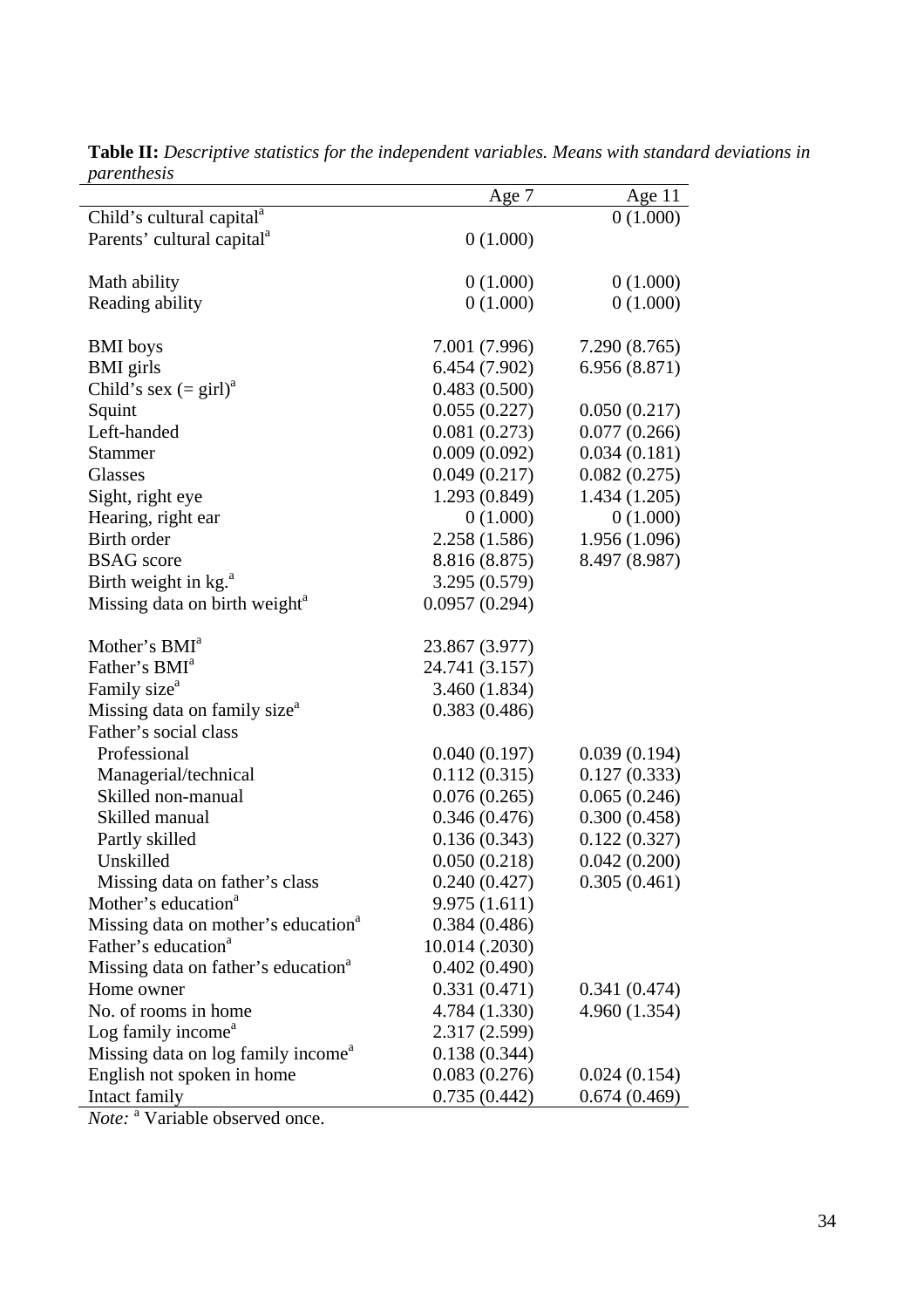| <b>газне 111.</b> нападні сурсеготастся ртови технозовим ду неаснет з тайн <sub>о</sub> ду спис з отагавни |                    |                    |                     |                     |
|------------------------------------------------------------------------------------------------------------|--------------------|--------------------|---------------------|---------------------|
| Model                                                                                                      |                    | $\overline{2}$     | 3                   | $\overline{4}$      |
| Child's cultural capital                                                                                   | $0.258(0.014)$ *** | $0.095(0.010)$ *** | $0.069(0.010)*$ *** | $0.090(0.013)$ ***  |
| Parents' cultural                                                                                          | $0.425(0.013)$ *** | $0.162(0.009)$ *** | $0.142(0.010)$ ***  | $0.096(0.011)$ ***  |
| capital                                                                                                    |                    |                    |                     |                     |
|                                                                                                            |                    |                    |                     |                     |
| Math ability                                                                                               |                    | $0.337(0.011)$ *** | $0.295(0.011)$ ***  | $0.293(0.012)$ ***  |
| Reading ability                                                                                            |                    | $0.584(0.011)$ *** | $0.503(0.013)$ ***  | $0.480(0.013)$ ***  |
|                                                                                                            |                    |                    |                     |                     |
| <b>BMI</b> boys                                                                                            |                    |                    | $-0.028(0.005)$ *** | $-0.025(0.006)$ *** |
| <b>BMI</b> girls                                                                                           |                    |                    | $-0.018(0.005)$ *** | $-0.015(0.005)$ **  |
| Child's sex (girl)                                                                                         |                    |                    | $-0.062(0.122)$     | $-0.044(0.128)$     |
| Squint                                                                                                     |                    |                    | 0.048(0.037)        | 0.037(0.040)        |
| Left-handed                                                                                                |                    |                    | $-0.042(0.029)$     | $-0.038(0.031)$     |
| <b>Stammer</b>                                                                                             |                    |                    | $-0.272(0.053)$ *** | $-0.269(0.056)$ *** |
| <b>Glasses</b>                                                                                             |                    |                    | $-0.028(0.039)$     | $-0.038(0.042)$     |
| Sight, right eye                                                                                           |                    |                    | $-0.023(0.010)*$    | $-0.022(0.011)$ *   |
| Hearing, right ear                                                                                         |                    |                    | $-0.037(0.009)$ *** | $-0.027(0.009)$ **  |
| <b>Birth order</b>                                                                                         |                    |                    | $-0.083(0.007)$ *** | $-0.059(0.008)$ *** |
| <b>BSAG</b> score                                                                                          |                    |                    | $-0.038(0.001)$ *** | $-0.039(0.001)$ *** |
|                                                                                                            |                    |                    | $0.087(0.018)$ ***  | $0.085(0.019)$ ***  |
| Birth weight                                                                                               |                    |                    |                     |                     |
| Mother's BMI                                                                                               |                    |                    |                     | $-0.002(0.003)$     |
| Father's BMI                                                                                               |                    |                    |                     | $-0.002(0.003)$     |
| Family size                                                                                                |                    |                    |                     | $-0.020(0.008)*$    |
| Father's social class                                                                                      |                    |                    |                     |                     |
| Professional                                                                                               |                    |                    |                     | $-0.085(0.045)$     |
| Managerial/technical                                                                                       |                    |                    |                     | $-0.070(0.050)$     |
| Skilled non-manual                                                                                         |                    |                    |                     | $-0.187(0.046)$ *** |
| Skilled manual                                                                                             |                    |                    |                     | $-0.203(0.049)$ *** |
|                                                                                                            |                    |                    |                     | $-0.319(0.060)$ *** |
| Partly skilled<br>Mother's education                                                                       |                    |                    |                     |                     |
|                                                                                                            |                    |                    |                     | $0.044(0.008)$ ***  |
| Father's education                                                                                         |                    |                    |                     | $0.014(0.007)*$     |
| Home owner                                                                                                 |                    |                    |                     | $0.070(0.021)$ ***  |
| No. of rooms in home                                                                                       |                    |                    |                     | 0.007(0.008)        |
| Log family income                                                                                          |                    |                    |                     | 0.014(0.020)        |
| English not spoken in                                                                                      |                    |                    |                     | 0.063(0.034)        |
| home                                                                                                       |                    |                    |                     |                     |
| Intact family                                                                                              |                    |                    |                     | $-0.159(0.060)$ **  |
| Rho                                                                                                        | $0.513(0.009)$ *** | $0.179(0.012)$ *** | $0.154(0.014)$ ***  | $0.141(0.015)$ ***  |
| Log-likelihood                                                                                             | $-28432$           | $-24912$           | $-21067$            | $-18166$            |
|                                                                                                            |                    |                    |                     |                     |

**Table III:** *Random effect ordered probit regressions of teacher's rating of child's oral ability*

*Note:* \*\*\*  $p < 0.001$ , \*\*  $p < 0.01$ , \*  $p < 0.05$  (two-tailed tests). Models also include dummy variables for missing data on birth weight, log family income, father's education, mother's education, father's social class and family size.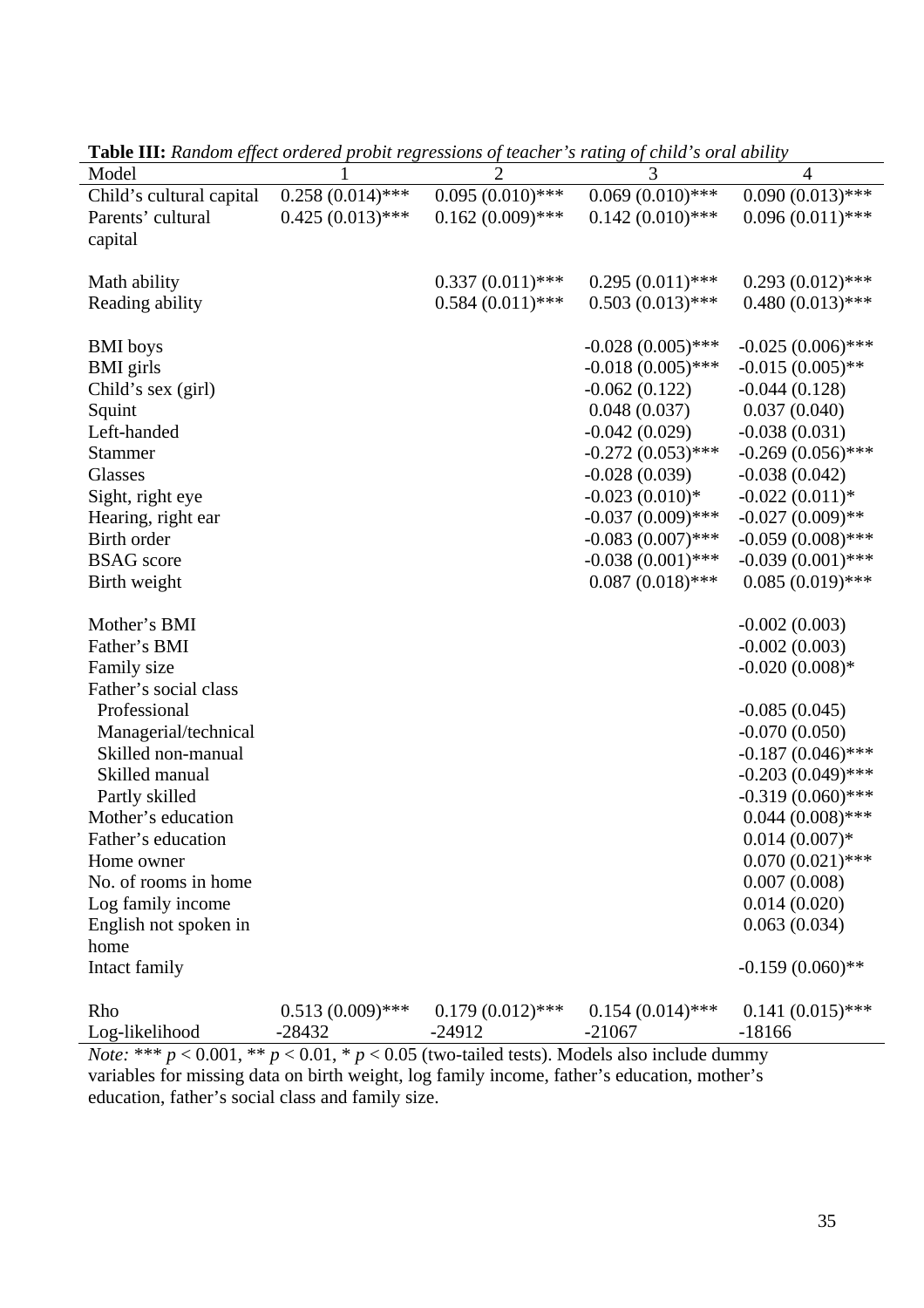| abuuty                   |                    |                    |                     |                     |
|--------------------------|--------------------|--------------------|---------------------|---------------------|
| Model                    | 1                  | $\overline{2}$     | 3                   | $\overline{4}$      |
| Child's cultural capital | $0.262(0.015)$ *** | $0.063(0.010)$ *** | $0.055(0.011)$ ***  | $0.064(0.013)$ ***  |
| Parents' cultural        | $0.351(0.013)$ *** | $0.030(0.009)$ **  | 0.014(0.009)        | 0.007(0.011)        |
| capital                  |                    |                    |                     |                     |
|                          |                    |                    |                     |                     |
| Math ability             |                    | $0.857(0.011)$ *** | $0.808(0.013)$ ***  | $0.808(0.014)$ ***  |
| Reading ability          |                    | $0.435(0.011)$ *** | $0.378(0.012)$ ***  | $0.372(0.013)$ ***  |
|                          |                    |                    |                     |                     |
| <b>BMI</b> boys          |                    |                    | $-0.022(0.005)$ *** | $-0.023(0.008)$ *** |
| <b>BMI</b> girls         |                    |                    | 0.002(0.005)        | 0.006(0.005)        |
| Child's sex (girl)       |                    |                    | $-0.500(0.122)$ *** | $-0.571(0.127)$ *** |
| Squint                   |                    |                    | $-0.051(0.037)$     | $-0.063(0.039)$     |
| Left-handed              |                    |                    | $-0.022(0.028)$     | $-0.024(0.030)$     |
| <b>Stammer</b>           |                    |                    | $-0.021(0.052)$     | $-0.013(0.055)$     |
| Glasses                  |                    |                    | 0.038(0.039)        | 0.039(0.041)        |
|                          |                    |                    | $-0.020(0.010)*$    |                     |
| Sight, right eye         |                    |                    |                     | $-0.021(0.010)*$    |
| Hearing, right ear       |                    |                    | $-0.019(0.009)*$    | $-0.020(0.009)*$    |
| Birth order              |                    |                    | $-0.020(0.006)$ **  | $-0.023(0.008)$ **  |
| <b>BSAG</b> score        |                    |                    | $-0.035(0.001)$ *** | $-0.036(0.001)$ *** |
| Birth weight             |                    |                    | $0.080(0.069)$ ***  | $0.090(0.019)$ ***  |
|                          |                    |                    |                     |                     |
| Mother's BMI             |                    |                    |                     | $-0.009(0.002)$ *** |
| Father's BMI             |                    |                    |                     | 0.001(0.003)        |
| Family size              |                    |                    |                     | 0.008(0.007)        |
| Father's social class    |                    |                    |                     |                     |
| Professional             |                    |                    |                     | 0.020(0.044)        |
| Managerial/technical     |                    |                    |                     | 0.010(0.049)        |
| Skilled non-manual       |                    |                    |                     | $-0.009(0.045)$     |
| Skilled manual           |                    |                    |                     | $-0.015(0.049)$     |
| Partly skilled           |                    |                    |                     | 0.009(0.059)        |
| Mother's education       |                    |                    |                     | $0.020(0.008)*$     |
| Father's education       |                    |                    |                     | 0.004(0.007)        |
| Home owner               |                    |                    |                     | $-0.025(0.021)$     |
| No. of rooms in home     |                    |                    |                     | $-0.009(0.008)$     |
| Log family income        |                    |                    |                     | 0.033(0.019)        |
| English not spoken in    |                    |                    |                     | 0.050(0.035)        |
| home                     |                    |                    |                     |                     |
| Intact family            |                    |                    |                     | $-0.027(0.059)$     |
|                          |                    |                    |                     |                     |
| Rho                      | $0.595(0.007)$ *** | $0.149(0.012)$ *** | $0.122(0.014)$ ***  | $0.116(0.014)$ ***  |
| Log-likelihood           | $-29685$           | $-23549$           | $-20103$            | $-17647$            |

**Table IV:** *Random effect ordered probit regressions of teacher's rating of child's number work ability*

*Note:* \*\*\*  $p < 0.001$ , \*\*  $p < 0.01$ , \*  $p < 0.05$  (two-tailed tests). Models also include dummy variables for missing data on birth weight, log family income, father's education, mother's education, father's social class and family size.